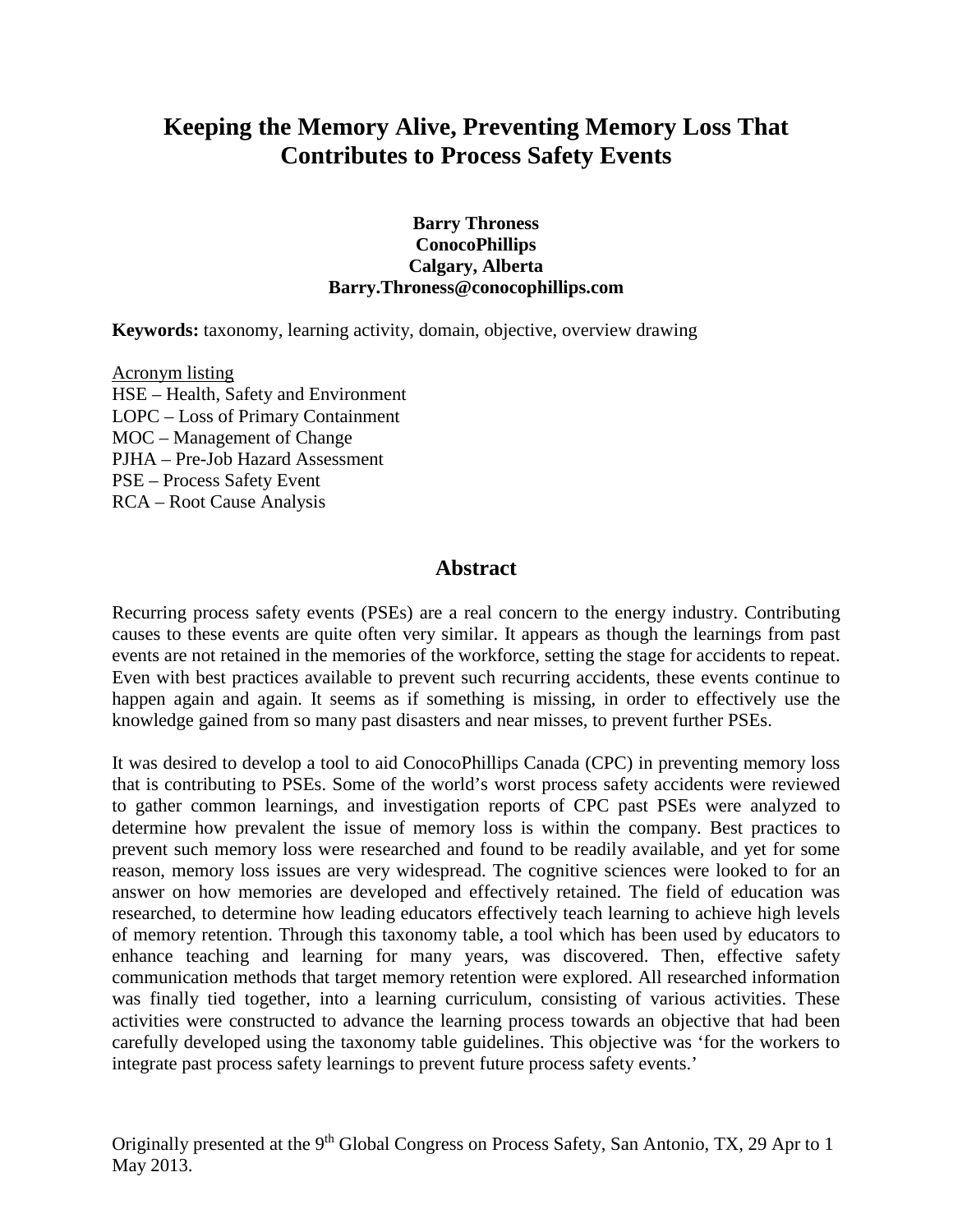## **1. Introduction**

Far too many PSEs occur in the energy industry that could be easily prevented. According to Gerstein (Ref 6, px), organizations continually fail to learn from past errors and disasters, allowing accidents to repeat across industry and even with the same companies. Renowned process safety expert Trevor Kletz refers to many process safety accidents that he investigated, where he could have simply pulled a list of contributing causes from the files of previous accidents already investigated but forgotten by many. (Ref 8, p1) And Mannan (Ref 12, chap27, p18) states that the memory within an organization that should help to prevent process safety accidents decays thus allowing accidents to repeat.

To determine if the same concerns hold true for CPC, a review was undertaken of past PSEs. The company has a rigorous incident investigation program in place and yet still encounters recurring PSEs. A detailed review of these past investigations was undertaken, to gain an understanding of the type of events that have been occurring and if memory loss has played a role. It was then determined, through an interview process involving several key company individuals, that the memory of past PSEs was waning, especially after approximately three years. After three years, the events seemed to be all but forgotten unless there had been a personal involvement with the event.

Industry has been learning from PSEs for many years, and many best practices are available to help remember lessons learned. There are many safety experts working hard to implement these best practices, and yet accidents repeat, with very similar contributing causes, for both industry and CPC. Even with best practices in place, memory loss continues to contribute to PSEs.

In an attempt to determine why memories of these past events seem to diminish so quickly, the cognitive sciences were explored to better understand how memories are developed and retained. This led to an understanding of techniques that help to establish memories with better retention, such as original awareness, and developing triggers within the memory for future recall. Research on memory retention led to various methods of communication that can enhance the ability for a memory to be retained. It was learned that, in general, safety messages are not communicated in an effective manner to enable memory retention.

Now understanding the problem at hand, a solution was sought that would help to teach lessons of the past in a manner that allows for effective memory retention, and through this the ability to improve process safety. The field of education was researched for best practices that enable learning. A taxonomy for learning, teaching, and assessing has been developed by experts in the field of education, and employed for many years to help advance learning needs. This taxonomy was explored further to determine how it could be used to help CPC enhance memory retention and process safety.

Learnings from industry, CPC, best practices, the cognitive sciences, and effective communication were incorporated into a learning curriculum within this taxonomy tool. The resulting activities are designed to develop required knowledge through specific cognitive actions. Key components of these activities are:

• One page drawing overview summaries of past process safety events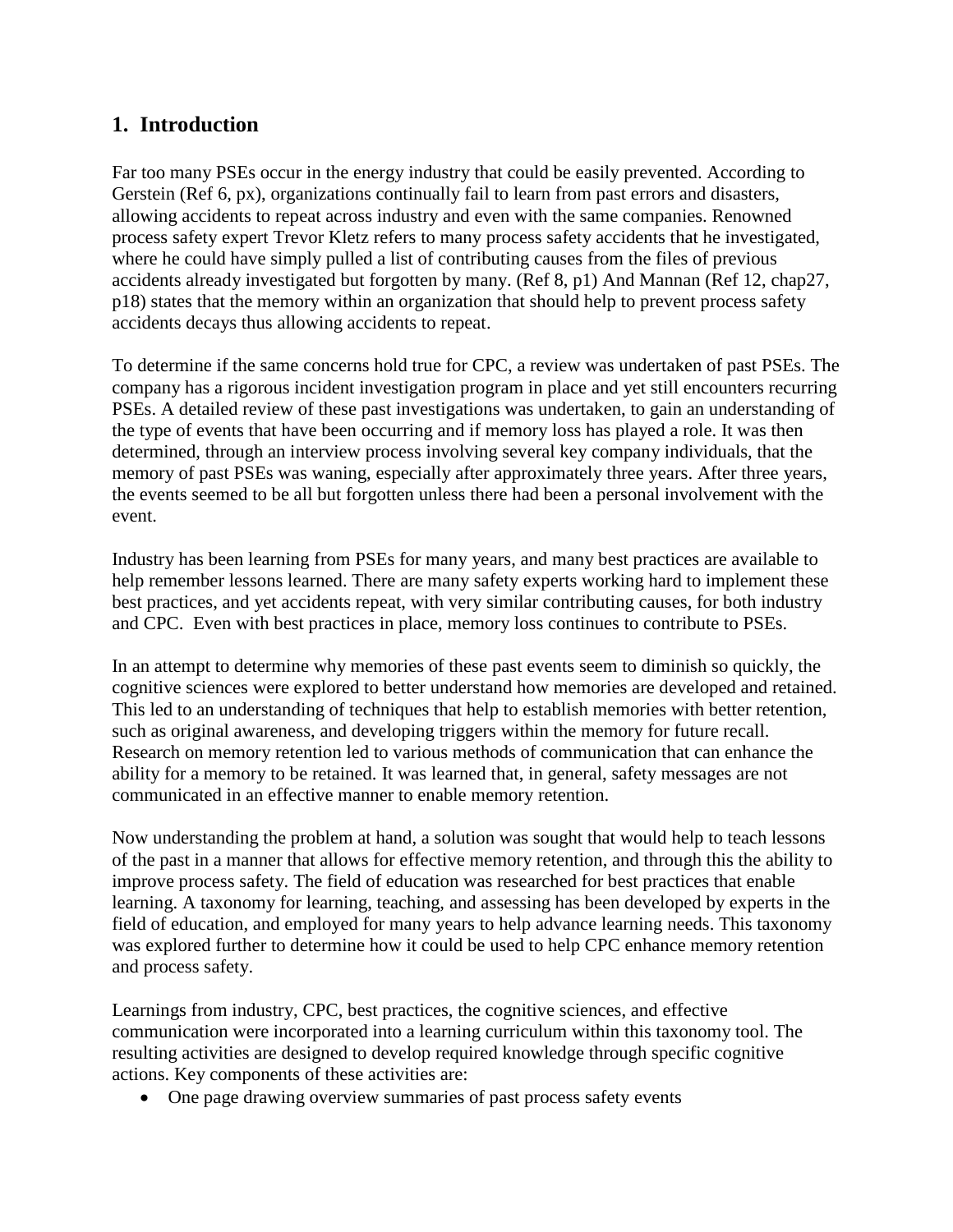• Combine learnings of past events from industry and CPC into process safety awareness training

In summary, not adequately learning from lessons of past PSEs has proven to be a critical issue that hampers organizations within the energy industry. The problem is not that we don't know what causes these accidents, but that we do not effectively teach the lessons learned in a manner that allows the memory to be retained within the organization. The objective of these activities is to do just that– to teach lessons learned so that the knowledge is stored effectively in the memory and is able to be retrieved when it will aid in preventing PSEs.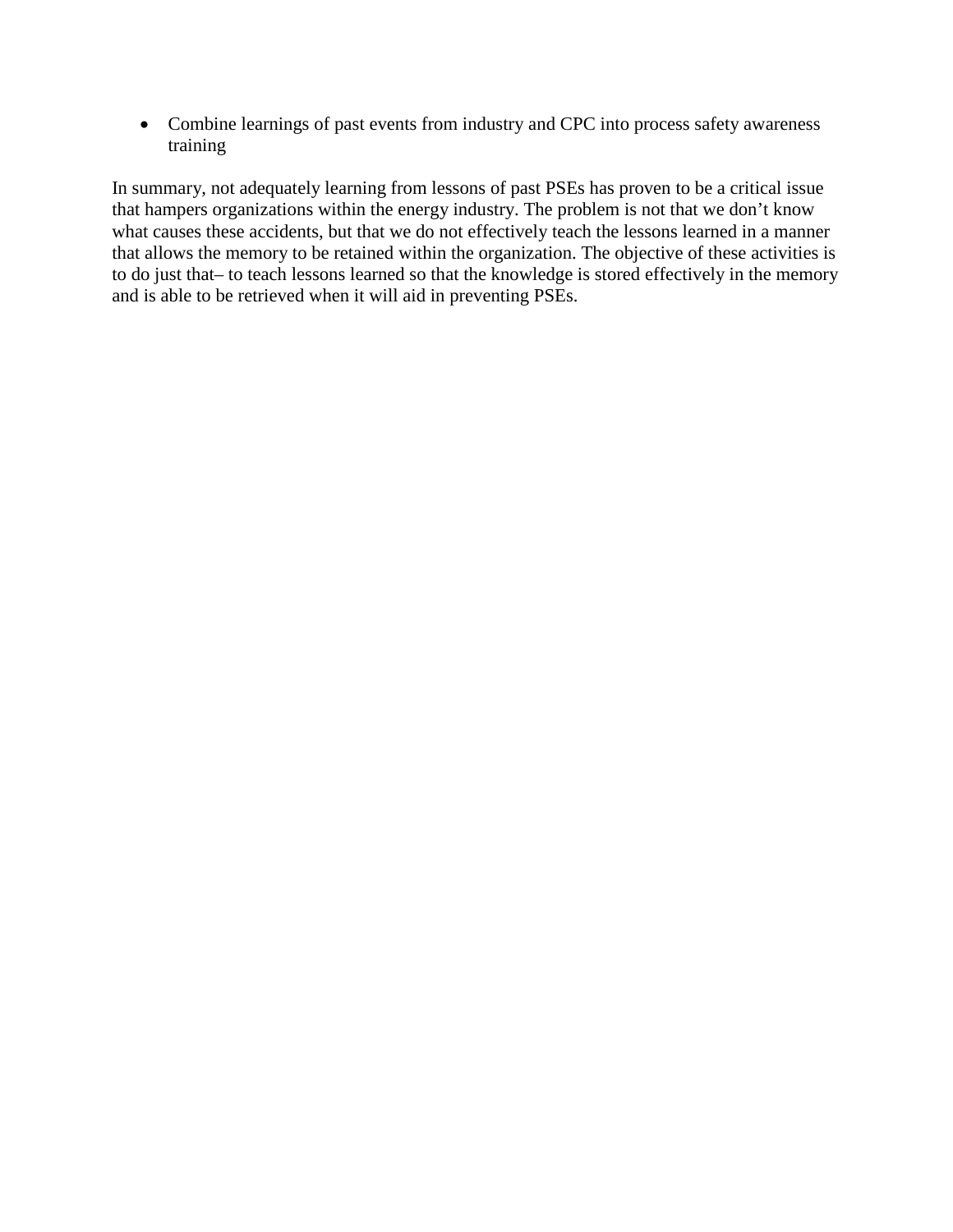## **2. Project Methodology**

To determine tools or a technique to enable an energy company to "keep the memory alive" and not forget the lessons learned from past PSEs, the first step is to understand the problem at hand. Then one can move forward with developing a method to solve the problem. This method has to be carefully developed, looking at how others have attempted to solve the problem, and what may be missing from the 'formula' that others have utilized. The new method then needs to be implemented, with opportunities to assess its effectiveness and adjust technique as required to continually improve the process. This section describes the methodology used to gain an understanding of the problem and then develop the solution.



A simplified overview of the methodology is shown below.

It was first desired to gain an understanding of the problem of memory loss as it relates to the energy industry. Research looked at various significant PSEs that occurred throughout the industry in all areas of the world. Particular importance was paid to large disasters that had numerous fatalities or significant impact to the surrounding community. Many of these disasters led to changing regulations in the industry. A high-level look at common contributing causes and accidents with recurring contributing causes was undertaken. Lessons learned were gathered for comparison between these industry disasters.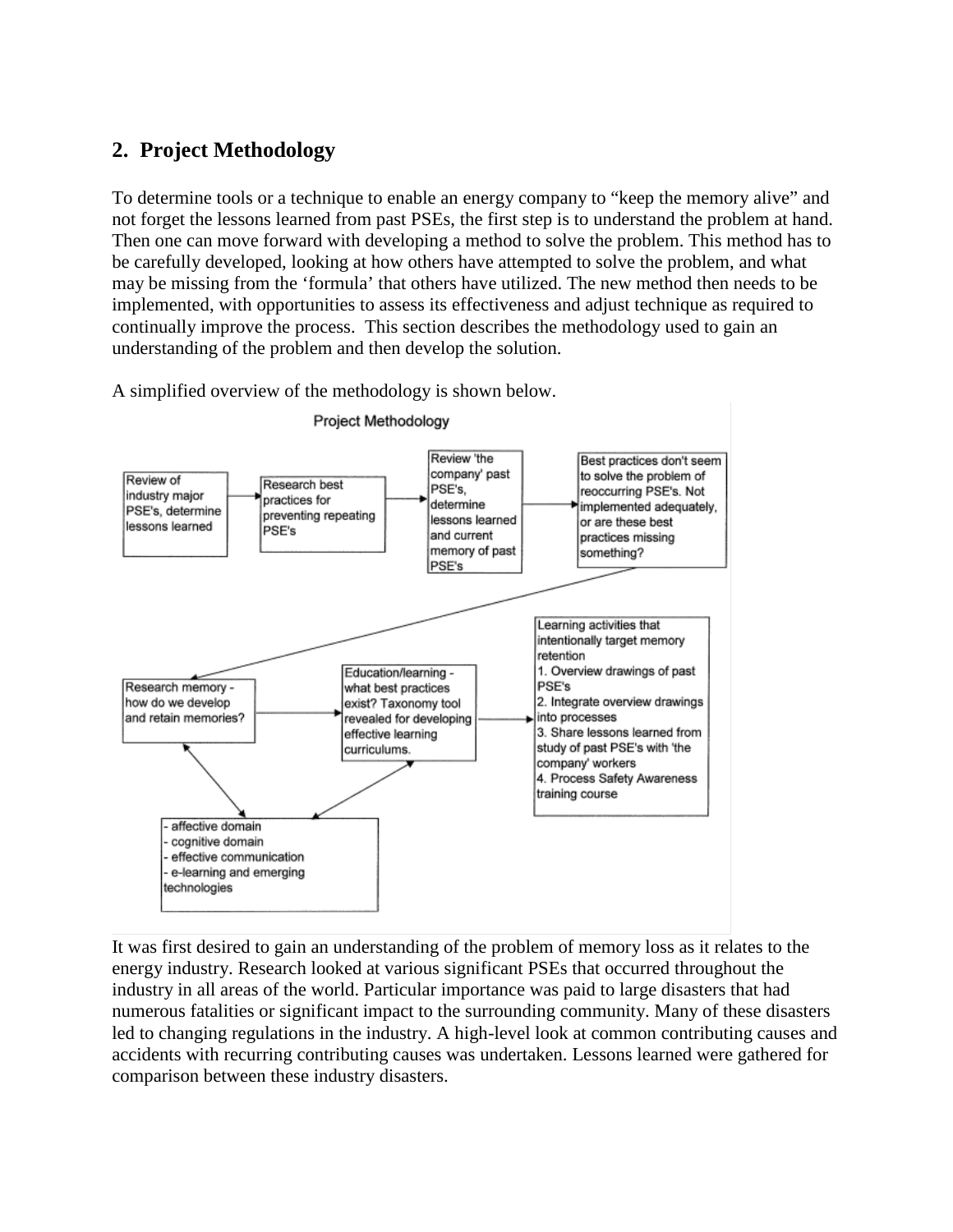Best practices, as portrayed by leading process safety experts and organizations, were then researched. Before attempting to fix a problem, it is advantageous to understand how other experts have attempted to solve the problem in the past. Materials from renowned process safety expert Trevor Kletz, *Perry's Chemical Engineers' Handbook*, and additional information available from the Center for Chemical Process Safety were researched, specifically for best practices to enable an organization to retain memory of past PSEs.

CPC was then assessed to determine how memory loss may be contributing to PSEs. It was determined to analyze past PSEs, consisting of both accidents and near-misses, as these nearmisses only needed circumstances to change ever so slightly to alter the course from near-miss to PSE. This information would then be used in an attempt to assess the level of memory, within CPC, of past PSEs. This information indicated there was potentially a memory problem contributing to PSEs, but more information was still required to confirm this. It was determined that an interview process would be needed to further assess this, and several key individuals were a part of this past PSE review. Analyzing results of interviews showed there was a definite lack of memory relating to past PSEs, similar to what research indicates throughout the industry. Known best practices seemed to tell us what we ought to do to improve memory, and yet, past lessons are forgotten resulting in recurring process safety events. It seemed as if something was missing; how to effectively remember and learn from the past.

It was not known how to solve this dilemma, and so the cognitive sciences were explored for an answer. Research into how the brain functions, how memory works and how humans learn was carried out, hoping that knowledge in this field would lead to a solution that would in essence help to improve memory of the past and thus reduce process safety events. This research did lead to some best practices in memory retention, and also to the study of effective teaching and learning. The educators have been researching methods for effective teaching and learning for many years and are considered leaders in this area. It was desired to learn what some best practices are for teaching, learning and assessing, and how to build learning activities into the development of a tool or technique to improve how CPC can best learn to keep the memory of the past alive and in everyday use. Through discussion with leaders in the field of learning, the taxonomy tool, an aid used by educators to develop learning curriculums since 1956, was researched.

Methods of communication to aid in effectively delivering the material to be taught and remembered were also researched, that would complement available knowledge on how the memory works and how humans learn. This led to determining methods for effectively displaying written and pictorial communication that can vastly improve memory retention. Improvements that can be gained through the use of various forms of e-learning were researched, and the outcome is very promising. There is almost unlimited potential in this field but, at this time, data is lacking to substantiate the potential benefits. It needs to be pursued, albeit cautiously, because the usage is increasing across the world so rapidly. Best practices for developing and structuring learning courses to enable memory retention were researched. All this information was utilized, with the taxonomy tool, to develop a learning curriculum for 'the company'. An objective was first created, that was "Students should learn to integrate past process safety learnings to prevent future PSEs". The learning curriculum, comprised of activities that were designed to achieve this objective, was then developed. The lessons learned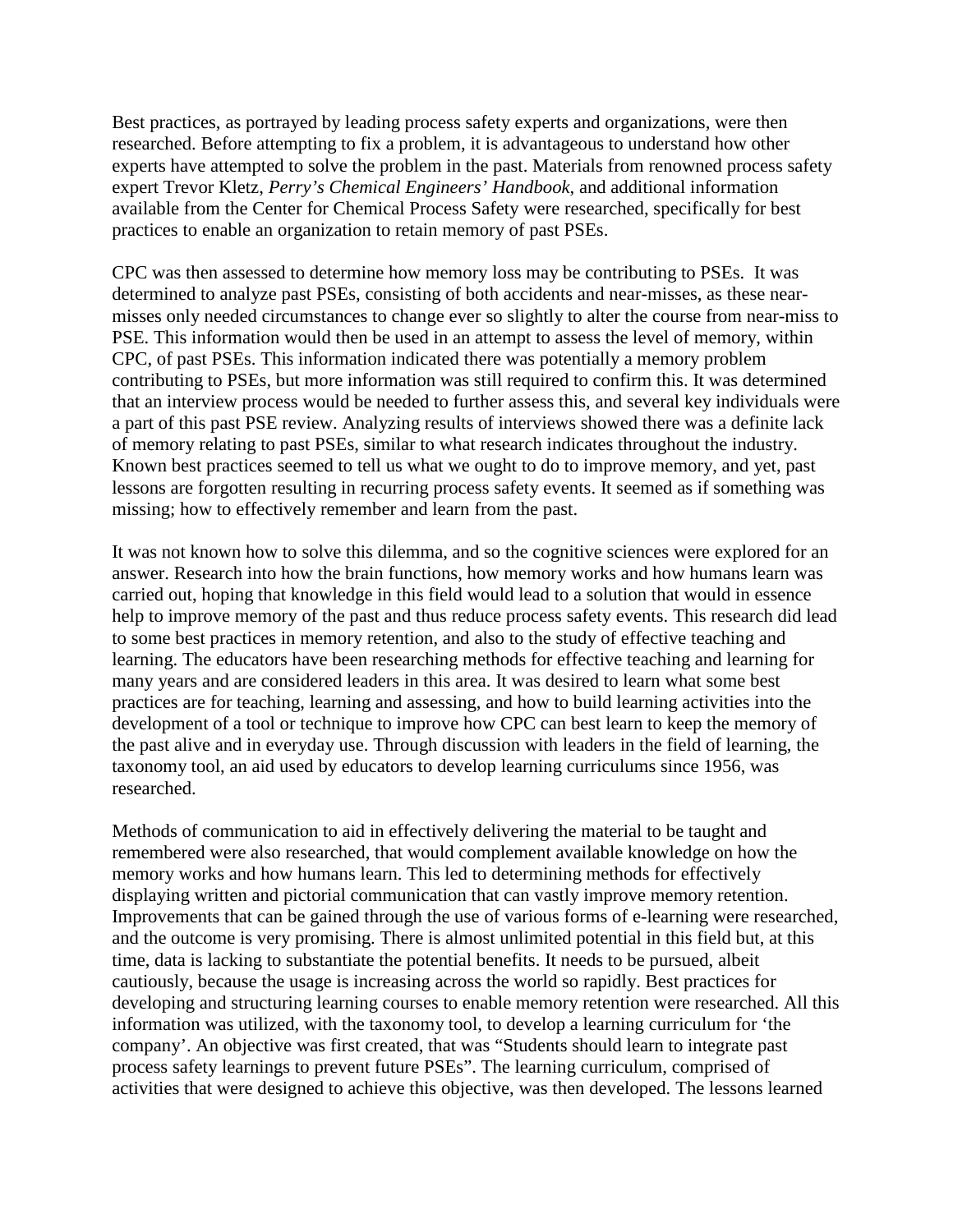from past industry accidents, industry best practices, learnings from CPC RCAs and interviews, and knowledge gained from memory and communication research were all taken into account to build activities that would achieve the objective.

## **3. Results**

### *3.1 Energy Industry Review of Past PSEs*

The energy industry has long been struggling to prevent the recurrence of process safety accidents. An overview look at some of the past significant accidents shows some alarming trends in common contributing factors, and an inability to learn from the past. Incidents reviewed included Piper Alpha, Longford, Texas City, Flixborough, Bhopal, Mexico City, Pasadena, and others. Results of this work aligned with a report by Derek Park, of *Oil and Gas IQ*, entitled Never Say Never Again. (Ref 14, p1) Park refers to the relevance of a famous warning quoted by George Santyana that "Those who cannot remember the past are condemned to repeat it." The report details how this warning has been unheeded by the energy industry, exampled by various past accidents.

So the question is asked, "Why can't industry learn from significant accidents in different organizations, and why do we have to see recurring accidents, so similar and with the same contributing causes?" Trevor Kletz, discusses this in his book, '*Lessons From Disaster, How Organizations Have no Memory and Accidents Recur.*' But he also discusses how serious accidents repeat in the same organization, given time, as memory of an accident fades.

## *3.2 Industry Best Practices to Help Remember the Past*

The energy industry has learned a lot from accidents of the past. In fact, Kletz states: "It is not the lack of knowledge that prevents our safety record being better that it is, but a failure to use the knowledge that is available, much of it acquired as the result of past accidents." (Ref 8, p96) And yet, the industry continues to have accidents with common contributing causes. So what is the knowledge that is available from the experts in the process safety field – what are best practices that, if followed, should help to prevent these recurring accidents?

*Perry's Chemical Engineer's Handbook*, a world-famous reference for the process safety industry, reiterates what Kletz states, saying that we know how to prevent most accidents, but they occur because we do not utilize the information that is available to us. Over time, the recommendations made following an accident are forgotten, procedures are allowed to lapse, changes are made to equipment and the accident is just waiting to happen again. (Ref 15, p26-7)

Looking specifically at a very significant process safety accident that occurred at Longford, Victoria, Australia in 1998, where an explosion at the facility killed two workers and the city of Melbourne lost its gas supply for a two week period. One of the key findings of the investigation was that Esso's various failures were due to 'an absence of mindfulness.' Study of high reliability organizations, such as nuclear, aerospace and airline, show that organizations within these industries are always mindful of the possibility of disaster. This culture allows them to never 'put their guard down' but always to be on the lookout for the precursors to a disaster. (Ref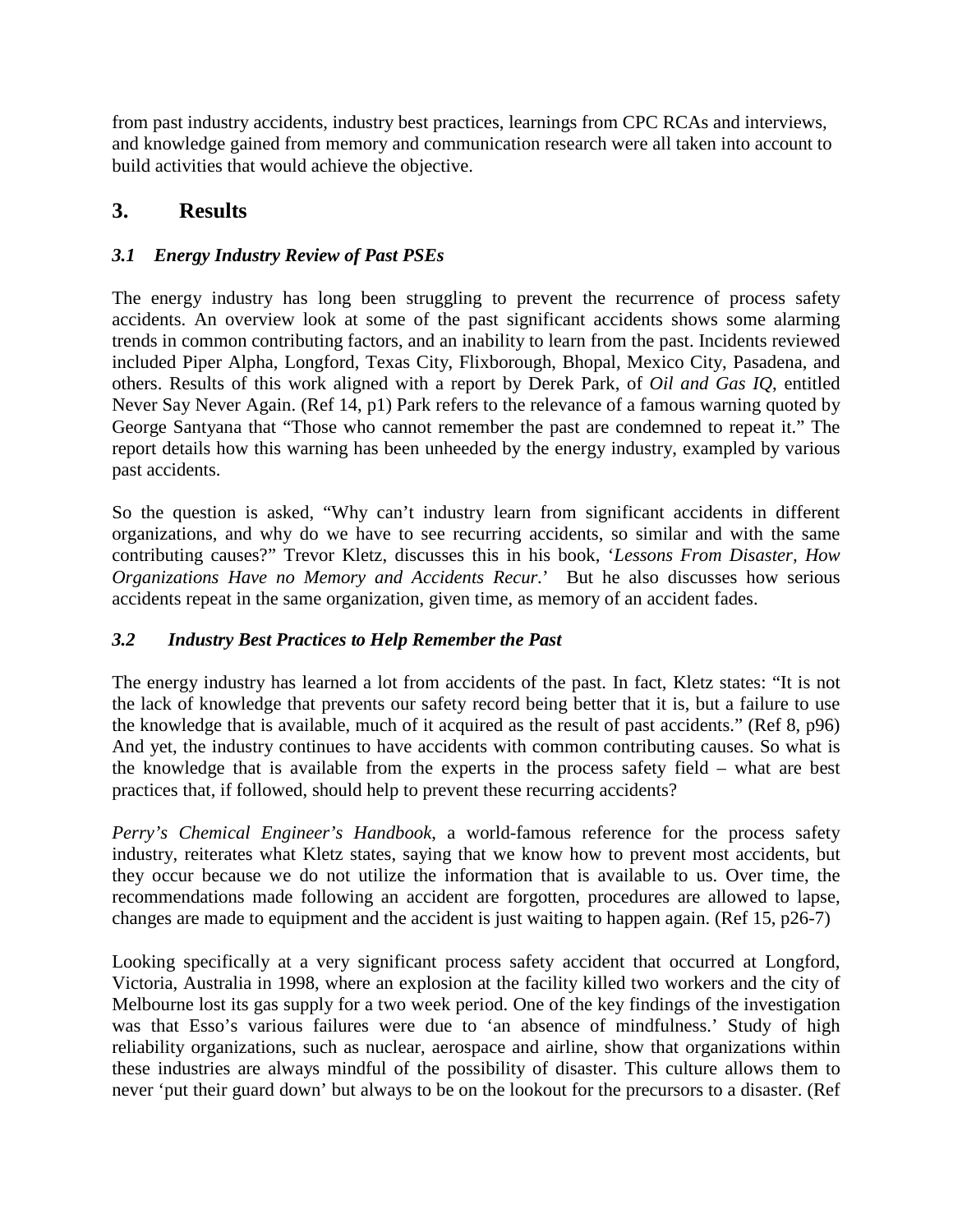7, p7) Because of this lack of mindfulness at Esso, the organization did not actively search within for warning signs of pending accidents, or look outside of itself for lessons that could be learned from other organizations in the industry. (Ref 7, p9) This thinking led the organization to believe that, prior to the Longford explosion, they were competent and skillful in the area of process safety simply because they had not suffered disasters in the past. This then led to justification to reduce effort and redundancy in this area. This type of culture within an organization leads to the result that 'current success makes future success less probable.' (Ref 7, p141) It is very important for a company to have a healthy sense of vulnerability, to believe that something that hasn't yet caused a problem can still be a dire incident in the making. (Ref 3, p5,8) Organizations need to be open to risk and the possibility that failure can occur to them. Being risk-blind is at the root of most tragedies. (Ref 6, p64)

## *3.3 Review of CPC Past PSEs*

The investigation reports for eighty-four PSEs were reviewed.

The data reviewed gave a strong indication that memory loss is playing a role in recurring contributing causes and process safety events. It does not, however, show specifically where this is contributing to PSEs. How can the company have such a repeat of contributing factors leading to recurring PSEs, if the organization were truly remembering the past PSEs? Something seemed amiss and the answer was thought to perhaps lie within the workers. As Kletz has stated, "Organizations do not learn from the past or, rather, individuals learn but they leave the organization, taking their knowledge with them, and the organization as a whole forgets." (Ref 8, p1) Plans were then made to attempt to determine the level of memory of workers. Interviews were carried out to help determine how prevalent memory loss is with regards to process safety events that have occurred at CPC.

Interviewees were well aware of all events within the last three years. Beyond three years, interviewees were unaware of the event unless one of three reasons existed:

- They had been in their current role and thus personally involved in the event and the recommendations that ensued.
- The event was of such significance that it resulted in substantial changes within the business.
- A recent event, either with CPC or with a peer company, had created discussion and triggered someone's memory of the past event

It is concerning that these three reasons that enable memory do not in themselves represent methods that enable memory retention very far into the future. The first – personal involvement, will pass when the individual retires or moves into a different position. The second – event significance to the company, will wane as time progresses, and several interviewees expressed this exact concern. And the third reason – event recently remembered due to a similar failure, is exactly what this study is attempting to solve, events repeating because the past has been forgotten.

### *3.4 So What's Missing?*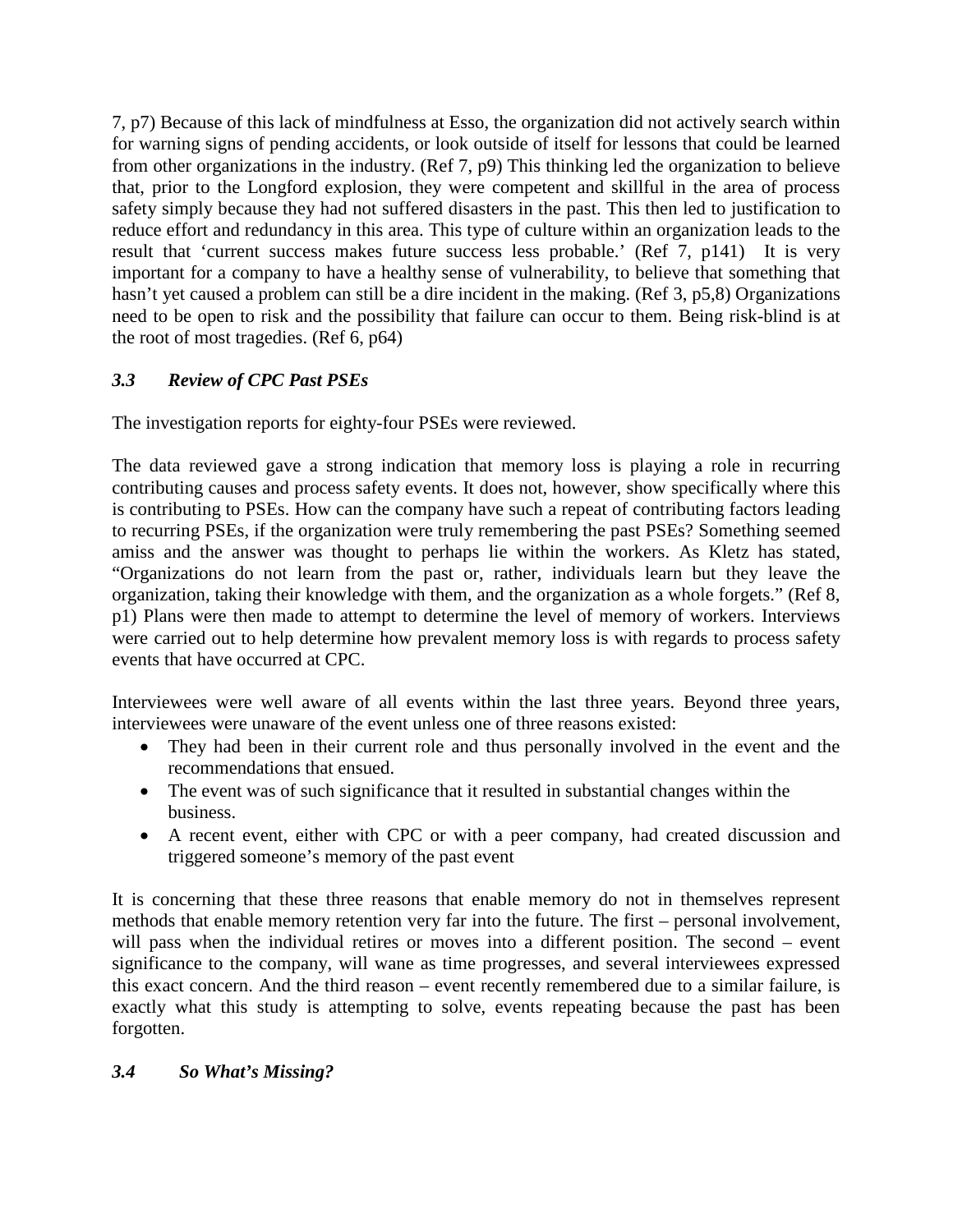Thus far we have review of industry literature showing that there are various best practices available to prevent process safety events, and yet significant accidents still occur, often with contributing causes that are repeated, or not learned, from other significant process safety accidents. The review of CPC RCAs shows a similar trend, and the subsequent interviews with various key personnel has proven that there is a problem with memory of past process safety events. It is not, however, based on the fact that nothing has been done in an attempt to remember the past events. In many instances, good investigations have been done, bulletins issued, training implemented and recommendations carried out. It seems then, that what has been done to remember lessons learned has been ineffective in transferring this knowledge and keeping the memory alive.

Best practices from various references highlight many different methods that will aid in remembering lessons learned from previous accidents. One such practice is simply stated - to not forget about the old accidents, and review them from time to time. This does not, however, address the importance of how the communication of these events benefits with the use of memory retention techniques. Without an intentional method to effectively deliver the lessons learned in a manner that yields optimal retention, individuals will quickly forget and the learnings will not be built into improvements within the organization. This only leads to repeating the contributing causes that will continue to lead to further similar process safety events. This is one very important aspect of learning from past events that seems to have been missed by industry and CPC.

### *3.5 Memory*

Memory is defined as "the faculty of recalling or recognizing previous experiences" or "the length of time over which remembrance reaches." (Ref 16) So the questions are asked: "What makes a memory?" "What makes a memory stick in an individual's mind?" "What makes a memory stick within an organization?" Memory expert Harry Lorayne, in *The Memory Book*, explains that people often claim to forget something, when in fact they never actually remembered it in the first place. The problem is that people do not become "originally aware" of the information, or create an association in their mind that allows the information to be effectively remembered. (Ref 11, p6) Information needs to make its way into long-term memory to be effectively stored for retrieval at a later date. (Ref 4) Long-term memory is one of three types of memory that people are equipped with, the others being sensory memory and working memory. (Ref 5, p24) Understanding how the brain functions through utilization of these different memory types may be an important piece to implementing effective memory retention and recall of process safety learnings, and was thus explored further.

A simplistic depiction of these three memory types is shown below: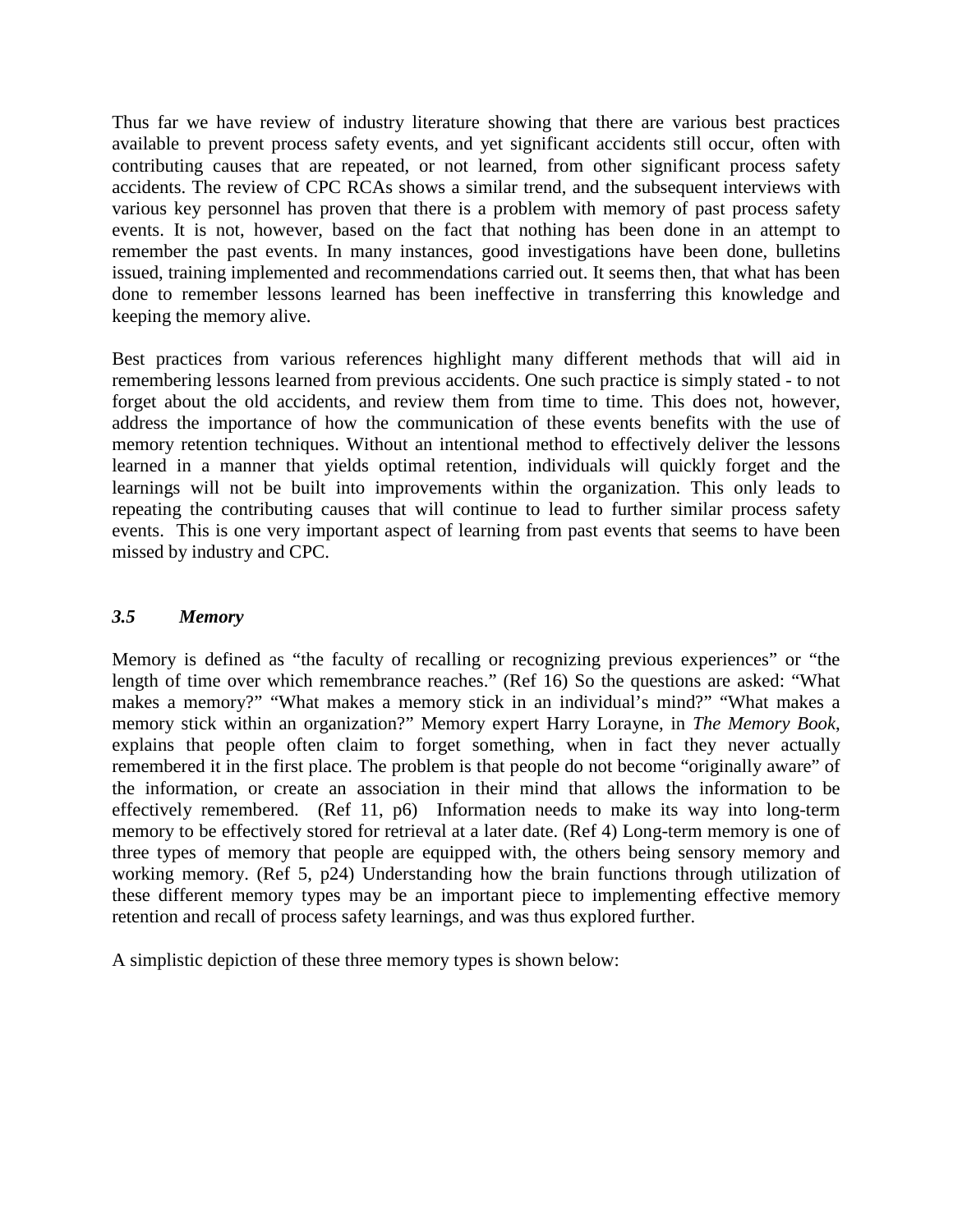

Sensory memory is enacted when triggers from the outside world are captured through the human senses. They are stored in sensory memory involuntarily and can transfer from here into either working memory, if they are thought about, or into long-term memory, if not thought about. Working memory, as indicated by its name, is where the brain does the thinking, although it is limited by capacity. Memories are only in the working memory while being thought about, and then proceed into long-term memory. Long-term memory has essentially unlimited storage capacity, and works in parallel with the working memory. The working memory retrieves memories from the long-term memory as needed and available. (Ref 5, p9)

Further detail of the thought processes within the brain:



Based on Mayer (2003); Moreno & Mayer (2007); Marois (2005); and Miyake, et al (1999).

The working memory has two different components to it: the verbal working memory, and the visual working memory. The verbal working memory includes inputs such as noises, conversations, and writings. The visual working memory includes inputs such as drawings, pictures, and physical movements. The working memory buffers and processes these two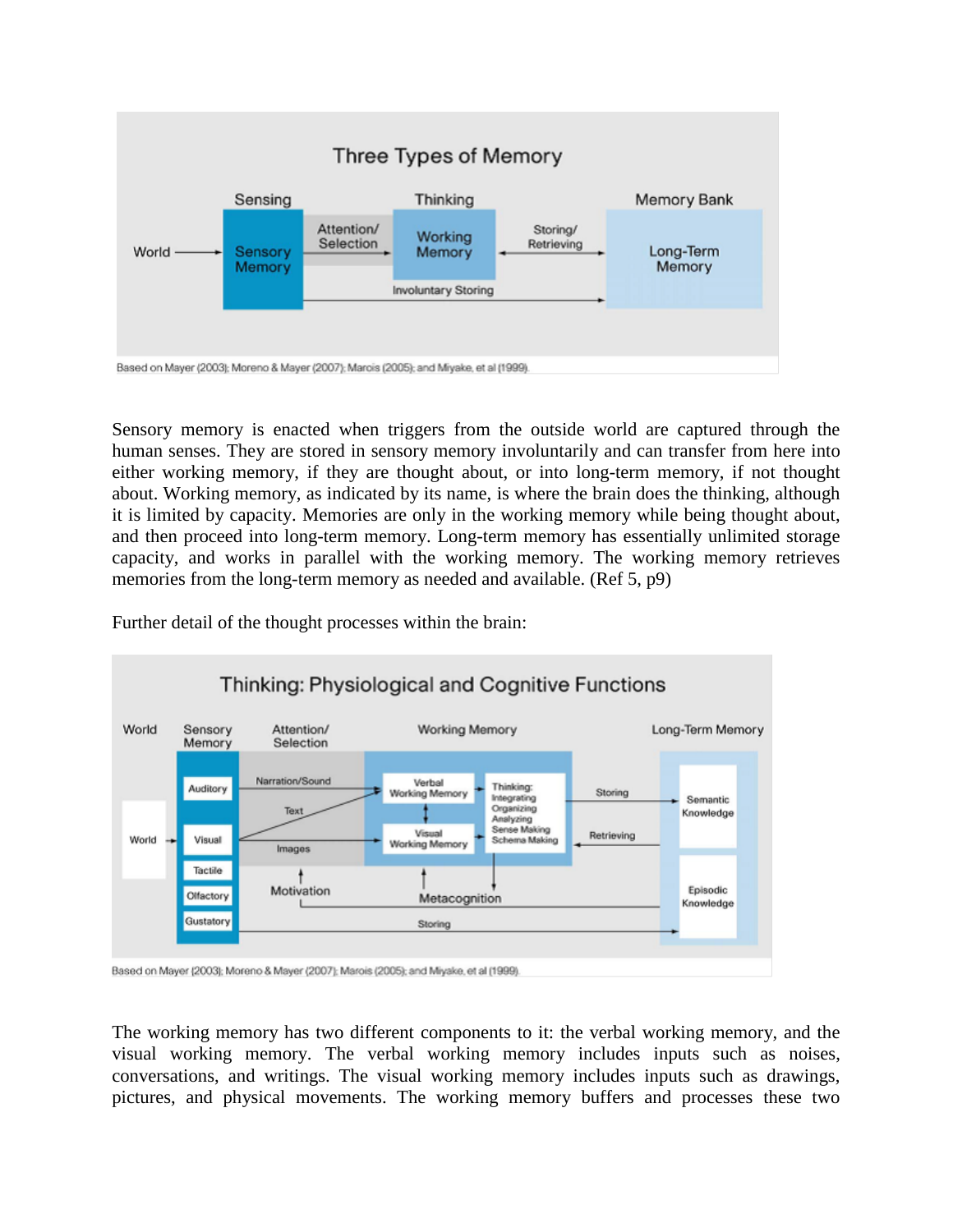different input sources separately, and these two information streams work together to build understanding. The working memory is very much limited by its capacity, as researchers believe that the verbal working memory has a capacity of seven objects, while at the same time the visual working memory is limited to approximately four objects. According to Sweller, cited in *Cisco*, (Ref 5, p9) cognitive overload can result from either of these buffers being overfilled. However, if verbal and visual working memories are successfully utilized together in creating a memory, there are more triggers in place to recall this memory, and any of these triggers will help to recall this entire memory. (Ref 5, p10)

The sensory memory takes in any aspect of the world captured through the human senses. If the mind pays attention to this sensory memory, it then transfers into working memory. If no special attention is paid to the sensory memory, it then moves into long-term memory as episodic knowledge. (Ref 5, p10) Episodic knowledge tends to degrade quickly. The other type, known as semantic knowledge, arises from knowledge that passes through the working memory into longterm memory. This knowledge has much better retention that the episodic knowledge, due to the links or triggers created in working memory that allow it to be pulled back from long-term memory when needed. (Ref 5, p10)

## *3.6 Learning*

According to Bransford, cited in *Cisco*, research into the cognitive sciences of how people best learn reveals three important methods that enhance learning: (Ref 5, p11)

1. Learning is improved when existing knowledge is built upon to create new concepts.

2. Learning is improved when the learning topic has a direct personal meaning to them.

3. Learning is improved when students are forced to use existing knowledge to learn from failures and attempt to predict outcomes.

The study of cognitive sciences then led to research in the field of education or more specifically, the discipline of teaching and the subsequent learning that is desired as a result of teaching efforts. Bloom's taxonomy is a tool used by educators throughout the world. Since its inception in 1956, it has beenreferred to as one of the leading methods to influence education, both in America and the world. (Ref 1, pxx1) A revision to the 1956 B.S. Bloom's (editor) *The Taxonomy of Educational Objectives, The Classification of Educational Goals, Handbook I: Cognitive Domain* has been recently published, entitled *Abridged Edition, A Taxonomy for Learning, Teaching, and Assessing, A Revision of Bloom's Taxonomy of Educational Objectives (2001)*. This edition incorporates new knowledge that has influenced the education process since the writing of the Bloom's original text. (Ref 1, pxxII)

The taxonomy is an educational aid that follows a defined process. It utilizes the taxonomy table, (Table 1) that lays out the interrelationships between the cognitive and knowledge dimensions. This process helps teachers set objectives and then model or plan their training in a manner that facilitates achievement of the objective. Instruction should then be intentional andset out to achieve the objective. (Ref 1, p3)

The objective is first developed that contains a specific verb and noun. The verb, which describes the intended cognitive process, is chosen using the Cognitive Process Dimension table. (Table 2)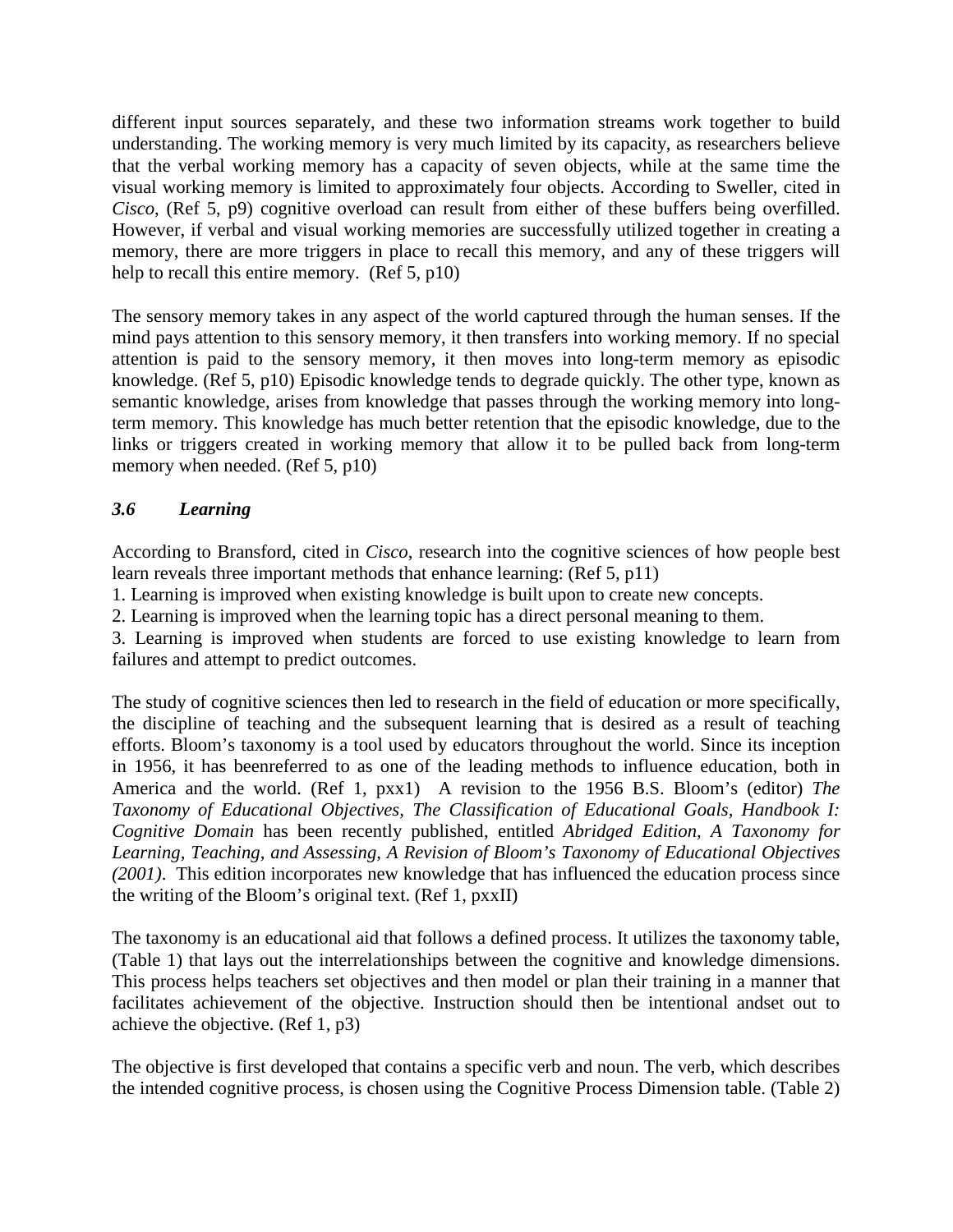A noun, that describes the knowledge that is expected to be acquired by the students, is chosen and fit to the Knowledge Dimension Table. (Table 3) At this point the objective statement is created. (Ref 1, p4) The objective is then placed on the taxonomy table, at the intersecting point of the cognitive and knowledge dimensions.

| Table 1: (Ref 1, p28. Reprinted by permission of Pearson Education, Inc., Upper Saddle River, |  |  |  |  |
|-----------------------------------------------------------------------------------------------|--|--|--|--|
| New Jersey)                                                                                   |  |  |  |  |

| The Cognitive Process Dimension |  |                                                     |         |                 |        |  |  |
|---------------------------------|--|-----------------------------------------------------|---------|-----------------|--------|--|--|
|                                 |  | Apply                                               | Analyze | <b>Evaluate</b> | Create |  |  |
|                                 |  |                                                     |         |                 |        |  |  |
|                                 |  |                                                     |         |                 |        |  |  |
|                                 |  |                                                     |         |                 |        |  |  |
|                                 |  |                                                     |         |                 |        |  |  |
|                                 |  |                                                     |         |                 |        |  |  |
|                                 |  |                                                     |         |                 |        |  |  |
|                                 |  |                                                     |         |                 |        |  |  |
|                                 |  |                                                     |         |                 |        |  |  |
|                                 |  | Remember   Understand<br>ティレイ・ストテレン あっしょう イティー・ショーン |         |                 |        |  |  |

Table 1: The Revised Taxonomy Table

The objective statement is paramount as it is the foundation for the process, which then builds around the desired outcome. It describes the intended result that is wanted to be achieved. It does not describe the means to attain the end result. (Ref 1, p17) This is instead attained through learning activities. These activities are developed, that will help achieve the objective, and are added to the taxonomy table, at the appropriate location that depicts the knowledge and cognitive attributes of each activity.

It is very important that the 'affective domain' is targeted as a component of the learning activity. The affective domain is the category of learning where one develops attitude and motivation. As this is developed, the student better receives the knowledge and becomes motivated to respond to it. This can even lead to creation of a personal value to the learning and, in turn, enhanced commitment. As this affective domain advances, learning in the cognitive domain improves as the student desires to learn more. Increased learning in the cognitive domain then further develops the affective domain. In this manner, the two domains complement each other, leading to enhanced learning and retention. (Ref 5, p1,4)

According to Anderson and Krathwohl, effective use of the taxonomy table can help educators in at least three ways:

1. Focused attention on objectives leads to a deeper understanding of the learning question.

2. Taking this deeper understanding of objectives and then applying the thought process to determine how the objective fits to the taxonomy table, calculating both the knowledge and cognitive dimension of the objective, leads to better decisions on instruction and assessment of the student's attainment of the objective.

3. Help determine how well the objectives, instructional activities, and assessment can complement each other. (Ref 1, p95)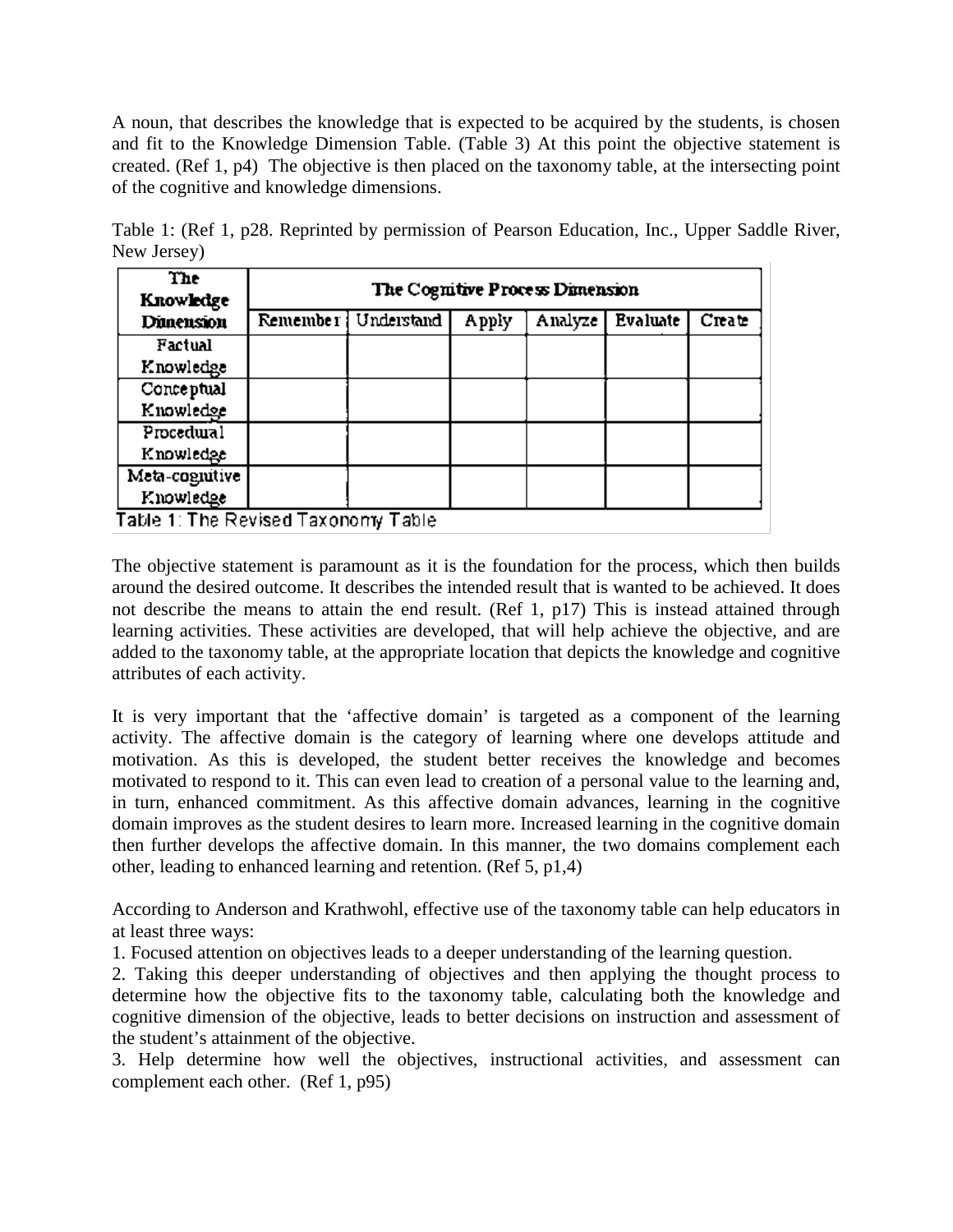When the process is performed effectively, it should lead to memory retention and then allow for the student to use what was learned to solve new problems – effectively linking past learnings to future improvements. (Ref 1, p63)

Learning begins with thoughtful preparation of the message to be taught, and then effectively communicating this message. Dr. TJ Larkin, of Larkin Communication Consulting, is an expert on communication and further specializes in safety communication. According to Larkin, industry has done a poor job of effectively communicating safety messages to the workforce. Some of the key errors that have been made include:

- Providing too much information. According to O'Reilly, cited in Larkin (Ref 10, p3), there is a point where too much information leads to poorer performance.
- Information is presented at too high a grade level for the audience to comprehend. According to Aldridge and Brownson, cited in Larkin (Ref 10, p5), the average reading level of U.S. adults is 7th grade. And Larkin (Ref 10, p5), citing DuBay notes that safety communication at oil refineries nears a 16th grade level, while a grade level of 5 to 7 should be targeted to achieve what is considered effective communication.
- Words and pictures are poorly organized, yielding a safety message that is inadequately presented. Pictures should be simple, even hand-drawn, to capture the main points that need to be communicated. Utilizing a simple hand-drawn drawing to represent a complex event can increase comprehension by as much as  $600$  percent. (Ref 9, p8)

Effective safety communication should have three layers – simple picture, simple text, and technical information that is separate but available for those who desire or need to delve deeper into the subject. (Ref 9, p8) Diagram 1 shows an example drawing that is designed with simple picture and simple text.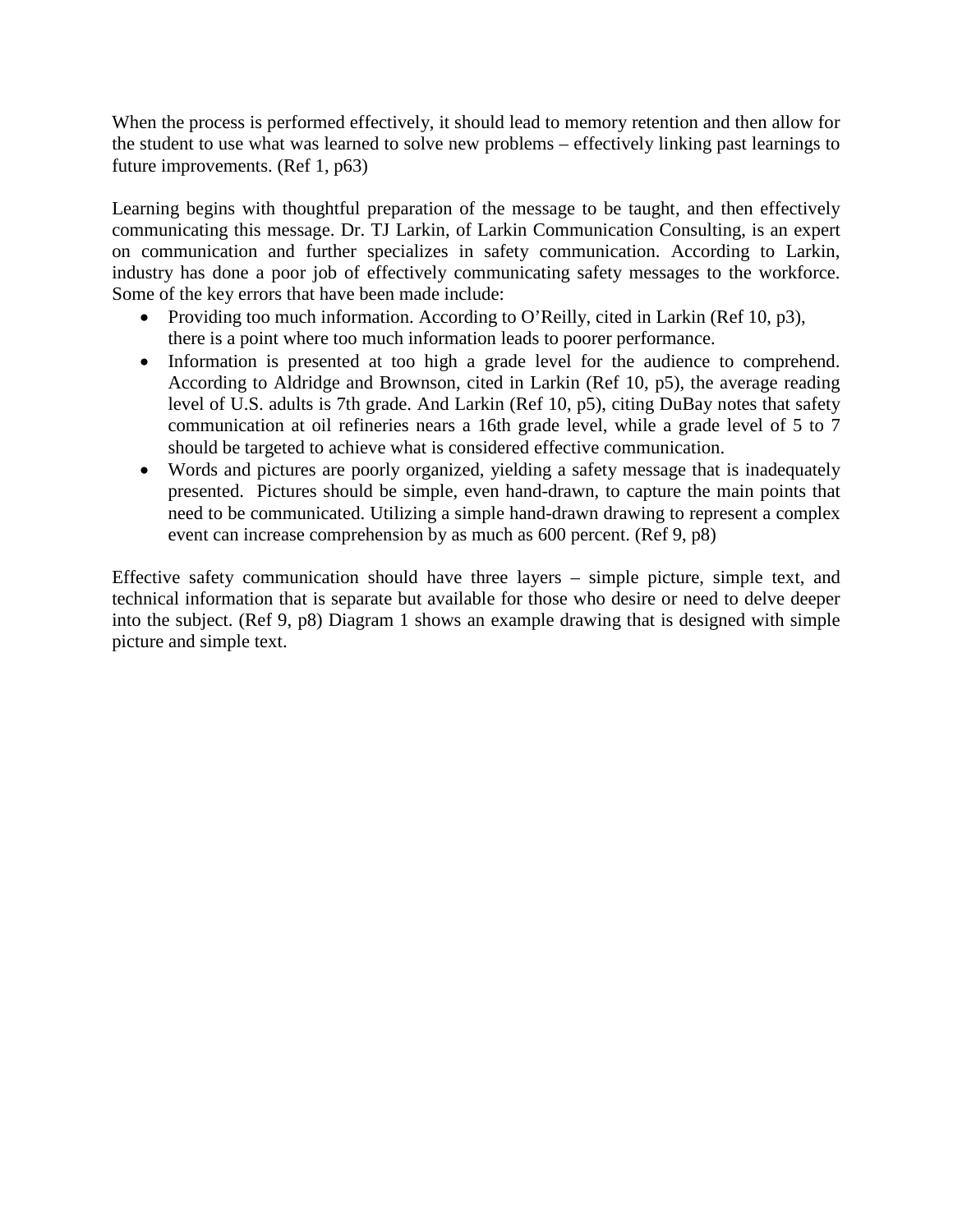#### Diagram 1 Overview Drawing of Incident (Ref 9, p8 with permission)



Another communication method that can assist in making a memory stick is to utilize speculation in the review of an incident. According to Morris, cited in Larkin (Ref 9, p9), speculating about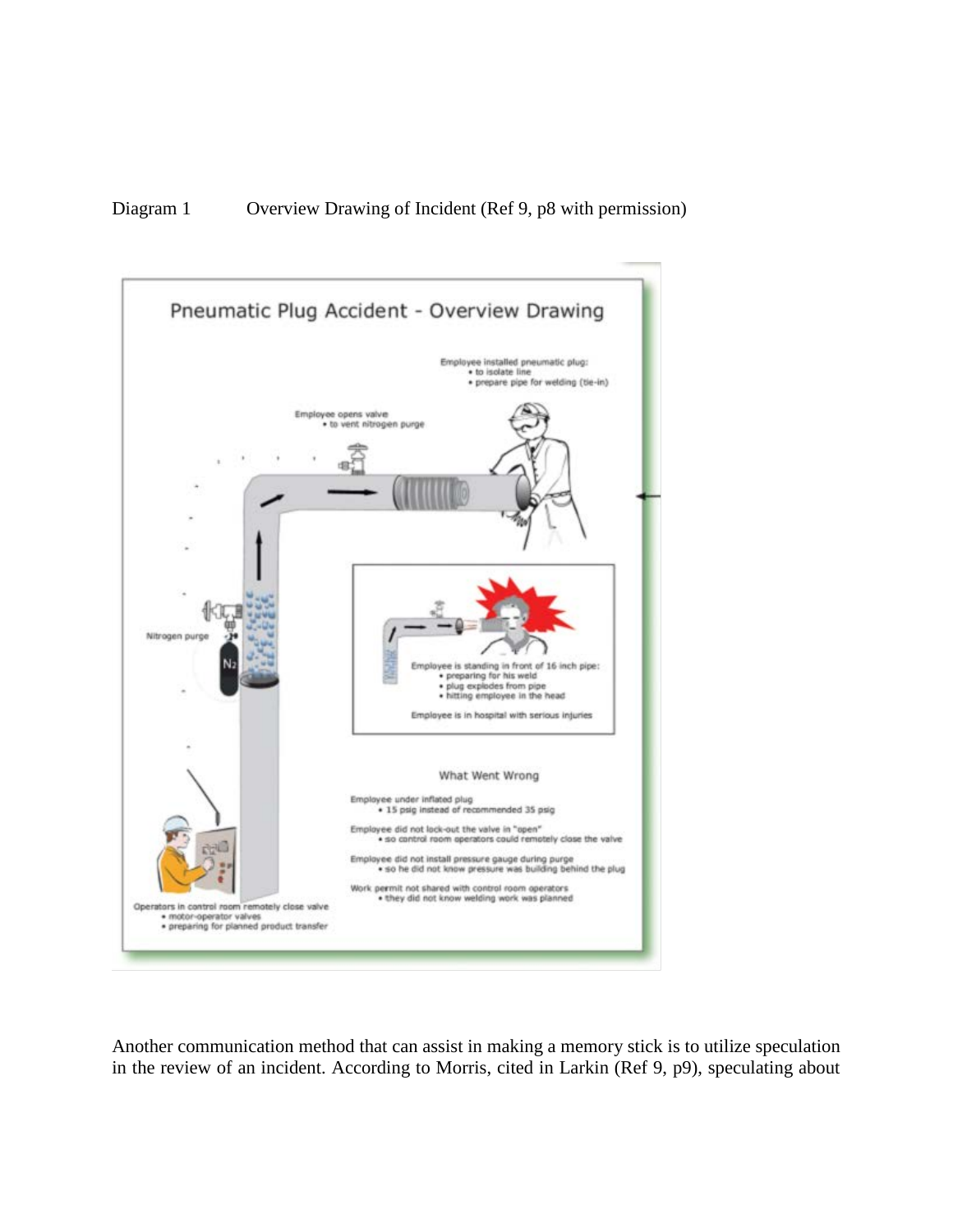"what could have happened" as opposed to a "facts only" approach can enhance learning by 70 percent. Diagram 2 shows a sample drawing that includes speculation.

Diagram 2 Overview Drawing Showing Speculation (Ref 9, p9 with permission)



Chunking is also an effective learning strategy. Chunking is a term that was formulated by Harvard psychologist George A. Miller in 1956. It revolves around the belief that smaller bits of information taken in by the working memory allow it to process information in an optimal manner, enabling an easier integration into the long-term memory. The Research Institute of America has found that memory retention increases significantly when the chunking concept is applied. (Ref 2). Larkin's simple drawings build around the chunking concept in the manner in which incident information is presented. This is seen in Diagrams 1 and 2, with information grouped into small bits around the page.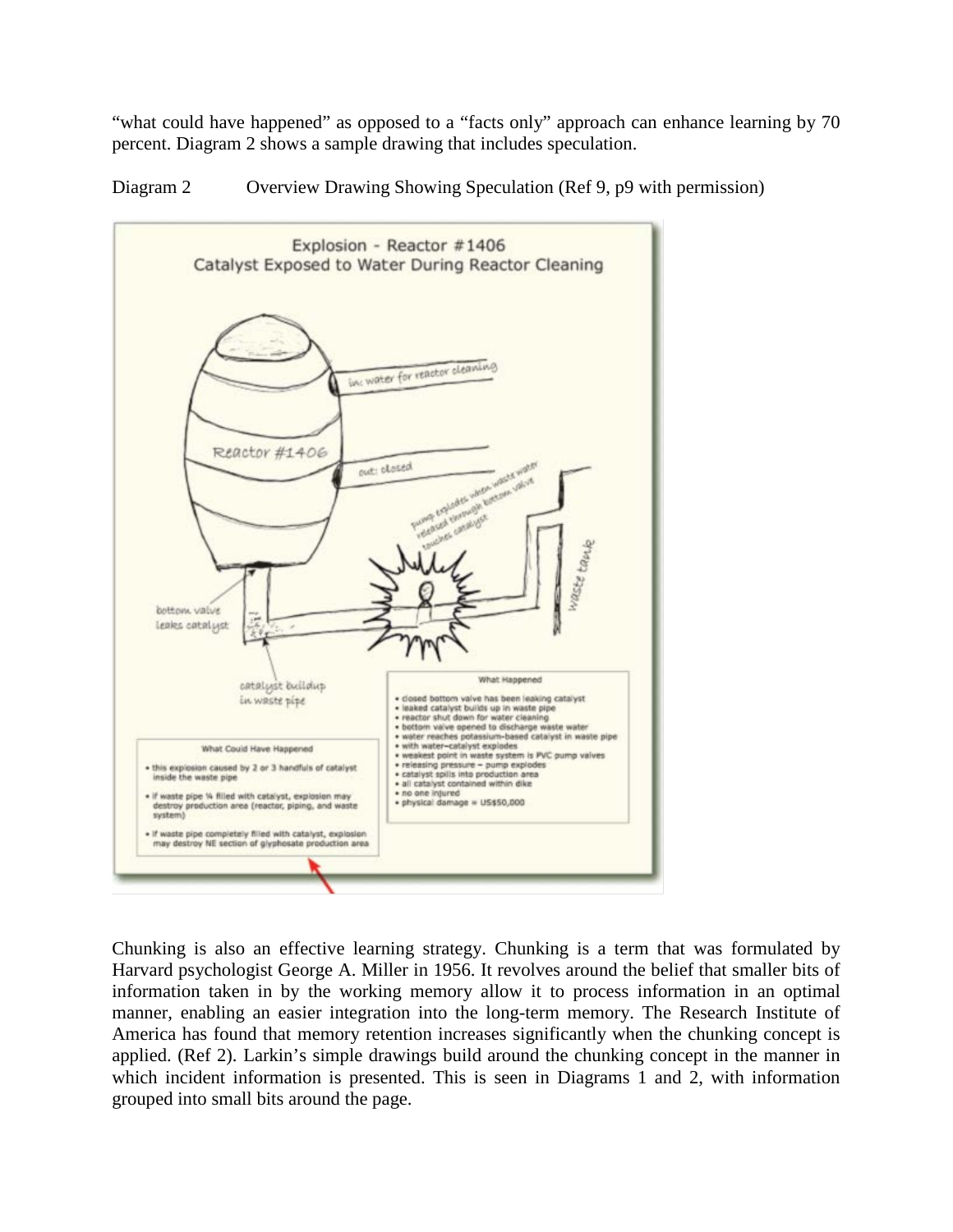### *3.7 Applying The Taxonomy Table to CPC*

Effective use of the taxonomy table should allow for an intentional learning curriculum to be built for CPC to help prevent memory loss that contributes to PSEs. The goal is to build learning activities within the taxonomy table, utilizing the knowledge gained thus far from:

- Research into major industry accidents.
- Learnings from CPC RCAs.
- Industry best practices.
- Memory retention techniques.
- Emerging e-learning technologies.
- Effective communication methods that target affective and cognitive domains.

The learning activities are designed to achieve an objective that is carefully constructed and placed within the taxonomy table. The objective statement is comprised of a verb and a noun. First, the noun was determined to be 'past process safety learnings'. This refers to remembering past PSEs from CPC, their potential impact on workers, the contributing causes relating to the various types of RCAs the company has encountered, and the lessons learned pertaining to the underlying root, or latent causes. It is also important to utilize the experiences from past industry accidents, so those same lessons do not have to be learned 'the hard way'.

Then a verb is chosen, from the Cognitive Process Dimension Table (Table 2). This table lists and describes nineteen specific cognitive processes. From this table, under the category of 'Analyze', the verb 'integrating' has a strong fit with the desired intent. The definition of integrating is: "Determining how elements fit or function within a structure" and the example given is "structure evidence in a historical description into evidence for and against a particular historical explanation." These descriptors fit well with the intent of this study – "determining how elements fit or function within a structure" aligns with determining how previous RCAs fit into a workers role and how various process safety hazards fit into the larger operation of the company. The example "structure evidence in a historical description into evidence for and against a particular historical explanation," fits into the process safety events and how they can have an impact on process safety in the future. More simply stated, it is the desire to have workers able to analyze events that have occurred in the past to make improvements in the future.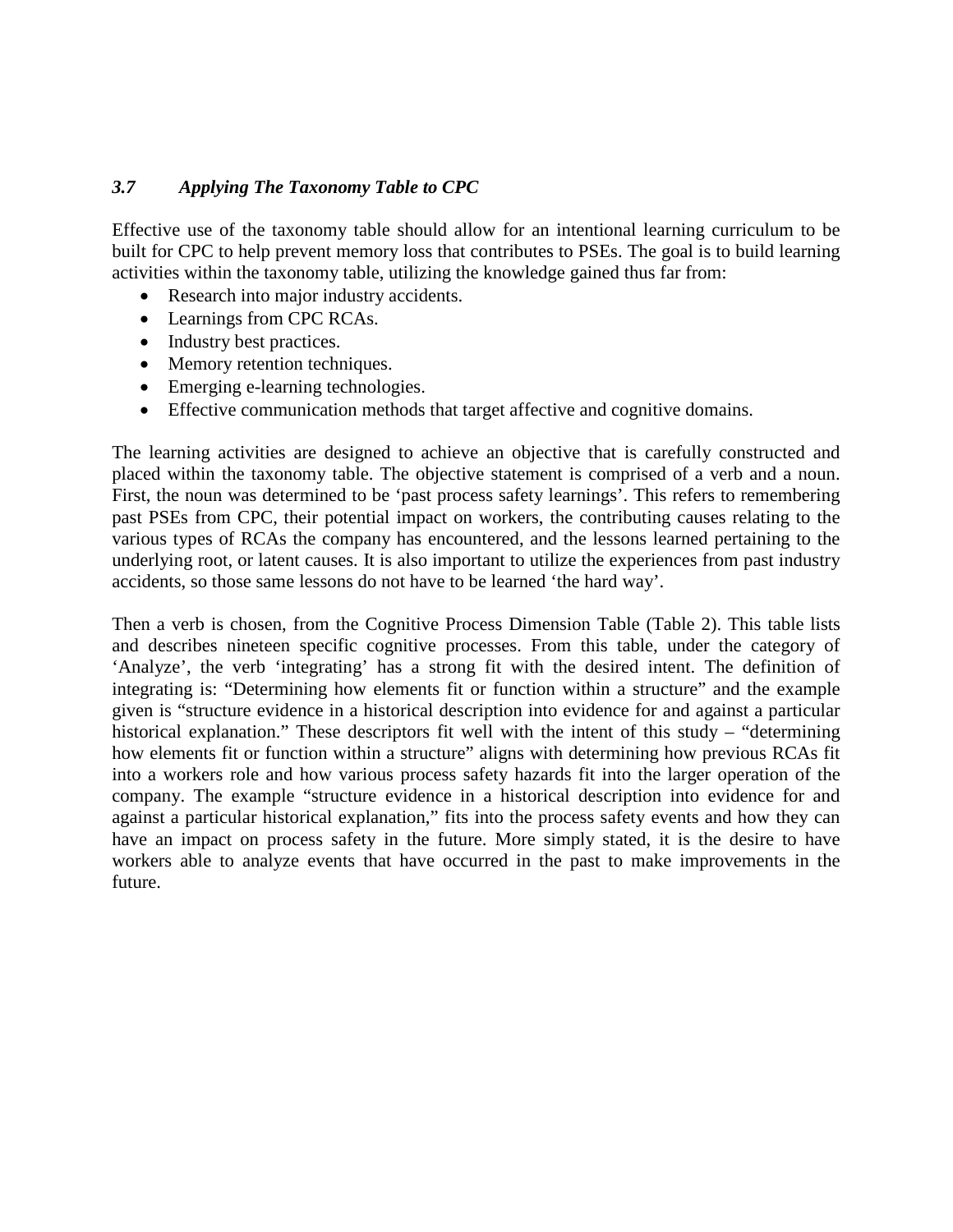**Table 2** (Ref 1, p. 67, 68. Reprinted by permission of Pearson Education, Inc., Upper Saddle River, New Jersey)

| <b>The Cognitive Process Dimension</b>                         |                                                               |                                                                                                                                                                     |  |  |  |  |
|----------------------------------------------------------------|---------------------------------------------------------------|---------------------------------------------------------------------------------------------------------------------------------------------------------------------|--|--|--|--|
| <b>CATEGORIES</b><br><b>&amp;COGNITIVE</b><br><b>PROCESSES</b> | <b>ALTERNATIVE NAMES</b>                                      | <b>DEFINITIONS AND</b><br><b>EXAMPLES</b>                                                                                                                           |  |  |  |  |
|                                                                |                                                               | 1. REMEMBER-Retrieve relevant knowledge from long-term memory                                                                                                       |  |  |  |  |
| 1.1 RECOGNIZING                                                | Identifying                                                   | Locating knowledge in long-term memory that is<br>consistent with presented material (e.g.,<br>Recognize the dates of important events in United<br>States history) |  |  |  |  |
| <b>1.2 RECALLING</b>                                           | Retrieving                                                    | Retrieving relevant knowledge from long-term<br>memory (e.g., Recall the dates of important events<br>in United States history)                                     |  |  |  |  |
| 2.UNDERSTAND-                                                  |                                                               | Construct meaning from instructional messages, including oral,                                                                                                      |  |  |  |  |
| written, and graphic communication                             |                                                               |                                                                                                                                                                     |  |  |  |  |
| 2.1 INTERPRETING                                               | Clarifying,<br>paraphrasing,<br>representing,<br>translating  | Changing from one form of representation (e.g.,<br>numerical) to another (e.g., verbal) (e.g.,<br>Paraphrase important speeches and documents)                      |  |  |  |  |
| 2.2 EXEMPLIFYING                                               | Illustrating,<br>instantiating                                | Finding a specific example or illustration of a<br>concept or principle (e.g., Give examples of various<br>artistic painting styles)                                |  |  |  |  |
| 2.3 CLASSIFYING                                                | Categorizing,<br>subsuming                                    | Determining that something belongs to a category<br>(e.g., Classify observed or described cases of mental<br>disorders)                                             |  |  |  |  |
| 2.4 SUMMARIZING                                                | Abstracting,<br>generalizing                                  | Abstracting a general theme or major point(s) (e.g.,<br>Write a short summary of events portrayed on a<br>videotape)                                                |  |  |  |  |
| 2.5 INFERRING                                                  | Concluding,<br>extrapolating,<br>interpolating,<br>predicting | Drawing a logical conclusion from presented<br>information (e.g., In learning a foreign language,<br>infer grammatical principles from examples)                    |  |  |  |  |
| 2.6 COMPARING                                                  | Contrasting,<br>mapping,<br>matching                          | Detecting correspondences between two ideas,<br>objects, and the like (e.g., Compare historical events<br>to contemporary situations)                               |  |  |  |  |
| 2.7 EXPLAINING                                                 | Constructing<br>models                                        | Constructing a cause-and-effect model of a system<br>(e.g., Explain the causes of important 18th Century<br>events in France)                                       |  |  |  |  |
| 3. APPLY—Carry out or use a procedure in a given situation     |                                                               |                                                                                                                                                                     |  |  |  |  |
| 3.1 EXECUTING                                                  | Carrying out                                                  | Applying a procedure to a familiar task (e.g., Divide<br>one whole number by another whole number, both<br>with multiple digits)                                    |  |  |  |  |
| 3.2<br><b>IMPLEMENTING</b>                                     | Using                                                         | Applying a procedure to an unfamiliar task (e.g.,<br>Use Newton's Second Law in situations in which it<br>is appropriate)                                           |  |  |  |  |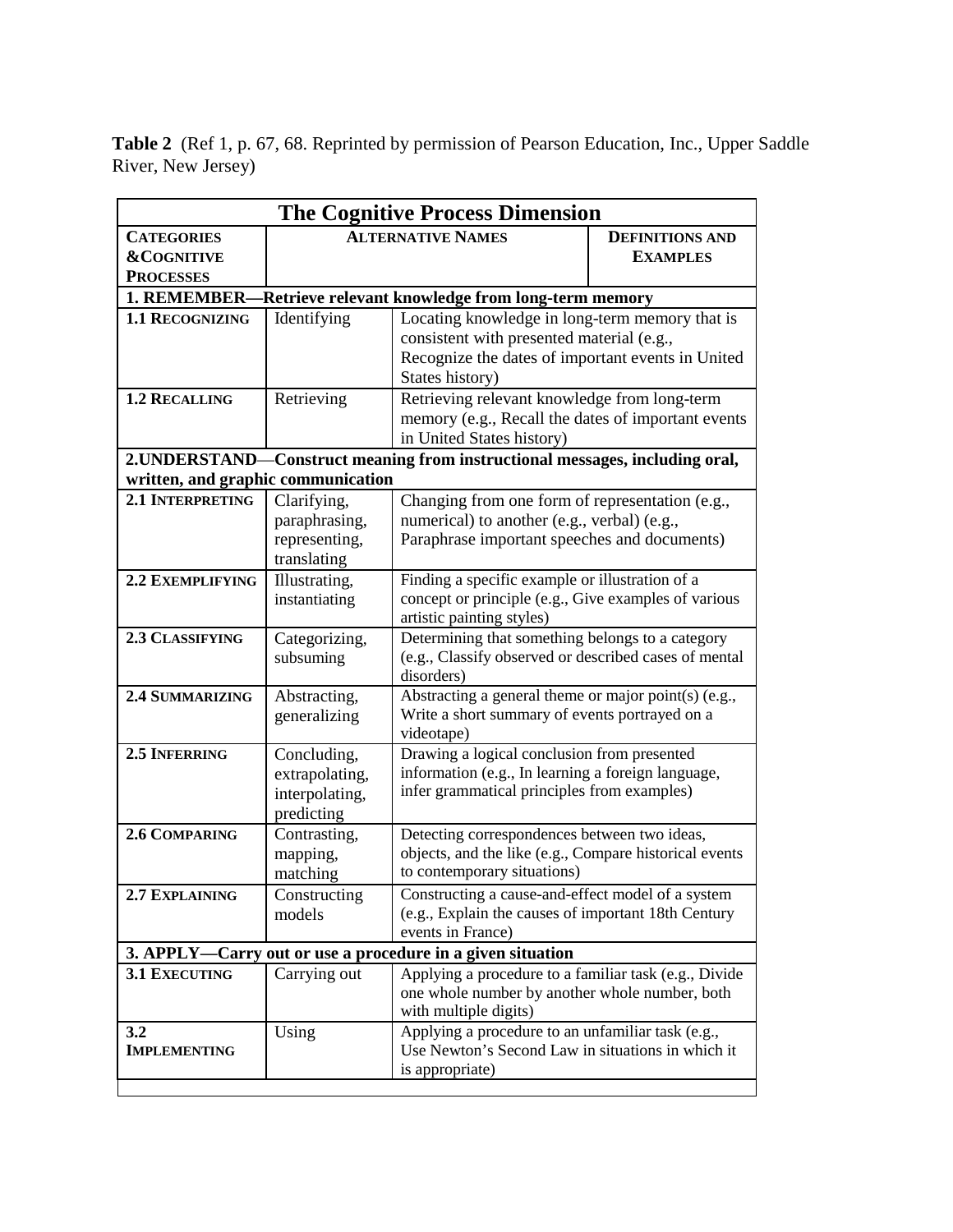|                                                                                                                                  |                                                                                | 4. ANALYZE—Break material into its constituent parts and determine how the                                                                                                                                                                                                                           |  |  |  |  |
|----------------------------------------------------------------------------------------------------------------------------------|--------------------------------------------------------------------------------|------------------------------------------------------------------------------------------------------------------------------------------------------------------------------------------------------------------------------------------------------------------------------------------------------|--|--|--|--|
| parts relate to one another and to an overall structure or purpose                                                               |                                                                                |                                                                                                                                                                                                                                                                                                      |  |  |  |  |
| 4.1<br><b>DIFFERENTIATING</b>                                                                                                    | Discriminating,<br>distinguishing,<br>focusing,<br>selecting                   | Distinguishing relevant from irrelevant parts or<br>important from unimportant parts of presented<br>material (e.g., Distinguish between relevant and<br>irrelevant numbers in a mathematical word problem)                                                                                          |  |  |  |  |
| <b>4.2 ORGANIZING</b>                                                                                                            | Finding<br>coherence,<br>integrating,<br>outlining,<br>parsing,<br>structuring | Determining how elements fit or function within a<br>structure (e.g., Structure evidence in a historical<br>description into evidence for and against a particular<br>historical explanation)                                                                                                        |  |  |  |  |
| <b>4.3 ATTRIBUTING</b>                                                                                                           | Deconstructing                                                                 | Determine a point of view, bias, values, or intent<br>underlying presented material (e.g., Determine the<br>point of view of the author of an essay in terms of<br>his or her political perspective)                                                                                                 |  |  |  |  |
| 5. EVALUATE-                                                                                                                     |                                                                                | Make judgments based on criteria and standards                                                                                                                                                                                                                                                       |  |  |  |  |
| 5.1 CHECKING                                                                                                                     | Coordinating,<br>detecting,<br>monitoring,<br>testing                          | Detecting inconsistencies or fallacies within a<br>process or product; determining whether a process or<br>product has internal consistency; detecting the<br>effectiveness of a procedure as it is being<br>implemented (e.g., Determine if a scientist's<br>conclusions follow from observed data) |  |  |  |  |
| 5.2 CRITIQUING                                                                                                                   | Judging                                                                        | Detecting inconsistencies between a product and<br>external criteria, determining whether a product has<br>external consistency; detecting the appropriateness<br>of a procedure for a given problem (e.g., Judge<br>which of two methods is the best way to solve a<br>given problem)               |  |  |  |  |
| 6. CREATE - Put elements together to form a coherent or functional whole; reorganize<br>elements into a new pattern or structure |                                                                                |                                                                                                                                                                                                                                                                                                      |  |  |  |  |
| <b>6.1 GENERATING</b>                                                                                                            | Hypothesizing                                                                  | Coming up with alternative hypotheses based on<br>criteria (e.g., Generate hypotheses to account for an<br>observed phenomenon)                                                                                                                                                                      |  |  |  |  |
| <b>6.2 PLANNING</b>                                                                                                              | Designing                                                                      | Devising a procedure for accomplishing some task<br>(e.g., Plan a research paper on a given historical<br>topic)                                                                                                                                                                                     |  |  |  |  |
| <b>6.3 PRODUCING</b>                                                                                                             | Constructing                                                                   | Inventing a product (e.g., Build habitats for a<br>specific purpose)                                                                                                                                                                                                                                 |  |  |  |  |

The objective is to have workers take past process safety learnings and integrate this knowledge into the situations encountered in the workplace to prevent future PSEs. So an objective is created; "Students should learn to integrate past process safety learnings to prevent future PSEs." And it is now examined against the Knowledge Dimension (Table 3) to see where it should be placed on the Taxonomy table.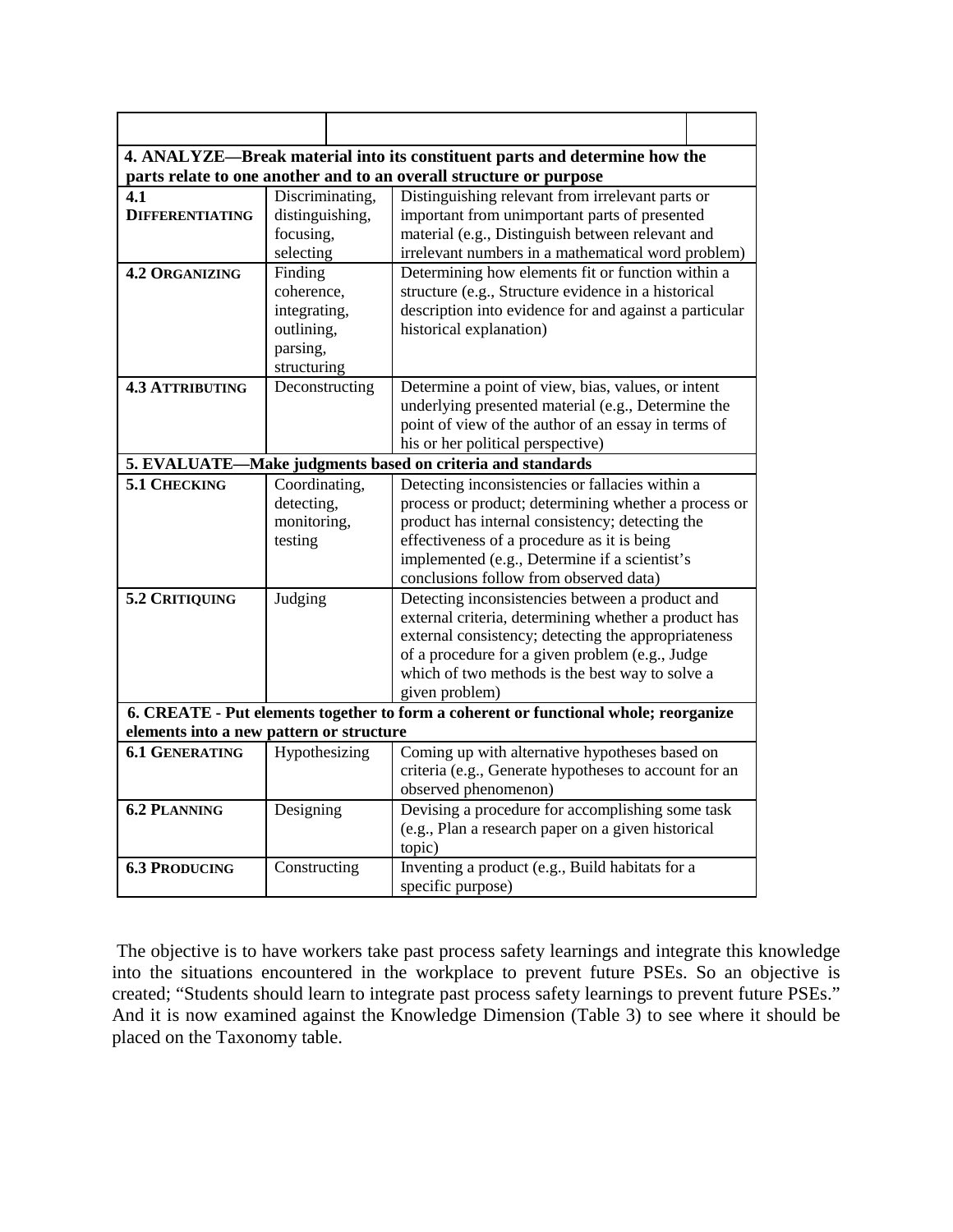**Table 3** (Ref 1, p.46. Reprinted by permission of Pearson Education, Inc., Upper Saddle River, New Jersey)

| <b>The Knowledge Dimension</b>                                                                                                                    |                                                                                                                                                                                                   |  |  |  |  |
|---------------------------------------------------------------------------------------------------------------------------------------------------|---------------------------------------------------------------------------------------------------------------------------------------------------------------------------------------------------|--|--|--|--|
| <b>MAJOR TYPES AND SUBTYPES</b>                                                                                                                   | <b>EXAMPLES</b>                                                                                                                                                                                   |  |  |  |  |
| A. FACTUAL KNOWLEDGE—The basic elements students must know to be acquainted<br>with a discipline or solve problems in it                          |                                                                                                                                                                                                   |  |  |  |  |
| AA. Knowledge of terminology                                                                                                                      | Technical vocabulary, musical<br>symbols                                                                                                                                                          |  |  |  |  |
| AB. Knowledge of specific details and elements                                                                                                    | Major natural resources, reliable<br>sources of information                                                                                                                                       |  |  |  |  |
| <b>B.</b> CONCEPTUAL KNOWLEDGE—The interrelationships among the basic elements<br>within a larger structure that enable them to function together |                                                                                                                                                                                                   |  |  |  |  |
| <b>BA.</b> Knowledge of classifications and categories                                                                                            | Periods of geological time, forms of<br>business ownership                                                                                                                                        |  |  |  |  |
| <b>BB.</b> Knowledge of principles and generalizations                                                                                            | Pythagorean theorem, law of supply<br>and demand                                                                                                                                                  |  |  |  |  |
| BC. Knowledge of theories, models, and<br>structures                                                                                              | Theory of evolution, structure of<br>Congress                                                                                                                                                     |  |  |  |  |
| C. PROCEDURAL KNOWLEDGE—How to do something, methods and inquiry, and<br>criteria for using skills, algorithms, techniques, and methods           |                                                                                                                                                                                                   |  |  |  |  |
| CA. Knowledge of subject-specific skills and<br>algorithms                                                                                        | Skills used in painting with<br>watercolors, whole-number division<br>algorithm                                                                                                                   |  |  |  |  |
| CB. Knowledge of subject-specific techniques<br>and methods                                                                                       | Interviewing techniques, scientific<br>method                                                                                                                                                     |  |  |  |  |
| CC. Knowledge of criteria for determining when<br>to use appropriate procedures                                                                   | Criteria used to determine when to<br>apply a procedure involving<br>Newton's second law, criteria used to<br>judge the feasibility of using a<br>particular method to estimate business<br>costs |  |  |  |  |
| D. METACOGNITIVE KNOWLEDGE—Knowledge of cognition in general as well as<br>awareness and knowledge of one's own cognition                         |                                                                                                                                                                                                   |  |  |  |  |
| DA. Strategic knowledge                                                                                                                           | Knowledge of outlining as a means of<br>capturing the structure of a unit of<br>subject matter in a textbook,<br>knowledge of the use of heuristics                                               |  |  |  |  |
| <b>DB.</b> Knowledge about cognitive tasks, including<br>appropriate contextual and conditional                                                   | Knowledge of the types of tests<br>particular teachers administer,                                                                                                                                |  |  |  |  |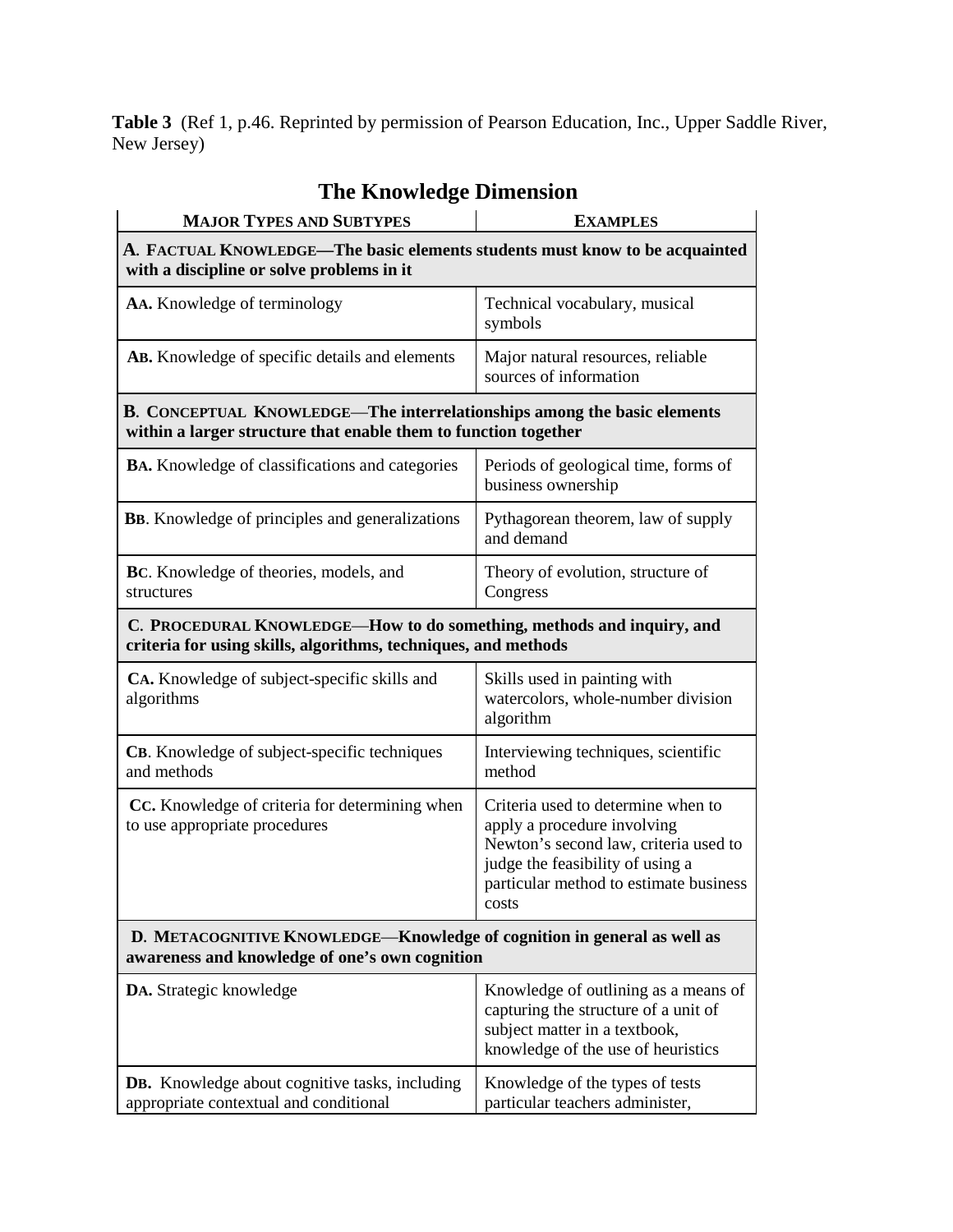| knowledge          | knowledge of the cognitive demands<br>of different tasks                                                                                                   |
|--------------------|------------------------------------------------------------------------------------------------------------------------------------------------------------|
| DC. Self-knowledge | Knowledge that critiquing essays is a<br>personal strength, whereas writing<br>essays is a personal weakness;<br>awareness of one's own knowledge<br>level |
|                    |                                                                                                                                                            |

First comparing the descriptors for Conceptual and Factual Knowledge, it was determined that the objective had a stronger link to Conceptual Knowledge, as it is important for various workers to understand the underlying causes of the PSEs that have occurred, and not just remember the facts of the events. This aligns with the general statement for conceptual knowledge:"the interrelationships among the basic elements within a larger structure that enable them to function together" (from Table 3.) The subtype from this table that aligns with the objective knowledge is "knowledge of classifications and categories." There is great value if knowledge attained by the workers enables them to understand the different type of PSEs, process safety hazards and contributing causes, and are able to classify and categorize these, then integrate this knowledge into various tasks and situations they encounter. In some instances, the desired knowledge falls within the Procedural Knowledge type. This knowledge type was assessed and compared to Conceptual Knowledge, but it was determined that in most cases the worker needs to understand the situation and potential hazard, and use this knowledge to determine how to best prevent the process safety hazard from becoming a PSE, rather than attain procedural knowledge to apply to the situation at hand.

In summary then, the objective is that "Students should learn to integrate past process safety experiences to prevent future PSEs," and this is placed on the taxonomy table intersecting "Analyze" and "Conceptual Knowledge".

The end result now is preventing future PSEs which is really the true desire. The process of determining an objective and how it fits within the taxonomy framework yields an increased understanding of what needs to be attained (Ref 1, p5), this statement proven by the careful analysis and development of objective statement within this report.

Now that an objective is created, it is imperative to develop a learning curriculum that is appropriately designed to achieve the objective. The stated objective can be seen to be in cell 4B of the CPC taxonomy table. (Table 4)

It was observed through the interview process, and discussions with various operators, that there is a lack of knowledge, or memory, of past RCA investigations and events that have occurred. This lack of factual knowledge reflects the current state of the organization, and spotting this current state on the taxonomy table positions this current state at 1A – deficient in memory of factual knowledge. This is the initial state, the starting point for the learning activities, which now need to be developed to progress the company from here to the objective in cell 4B. Knowledge needs to advance from factual to conceptual, while cognitive skills will need to be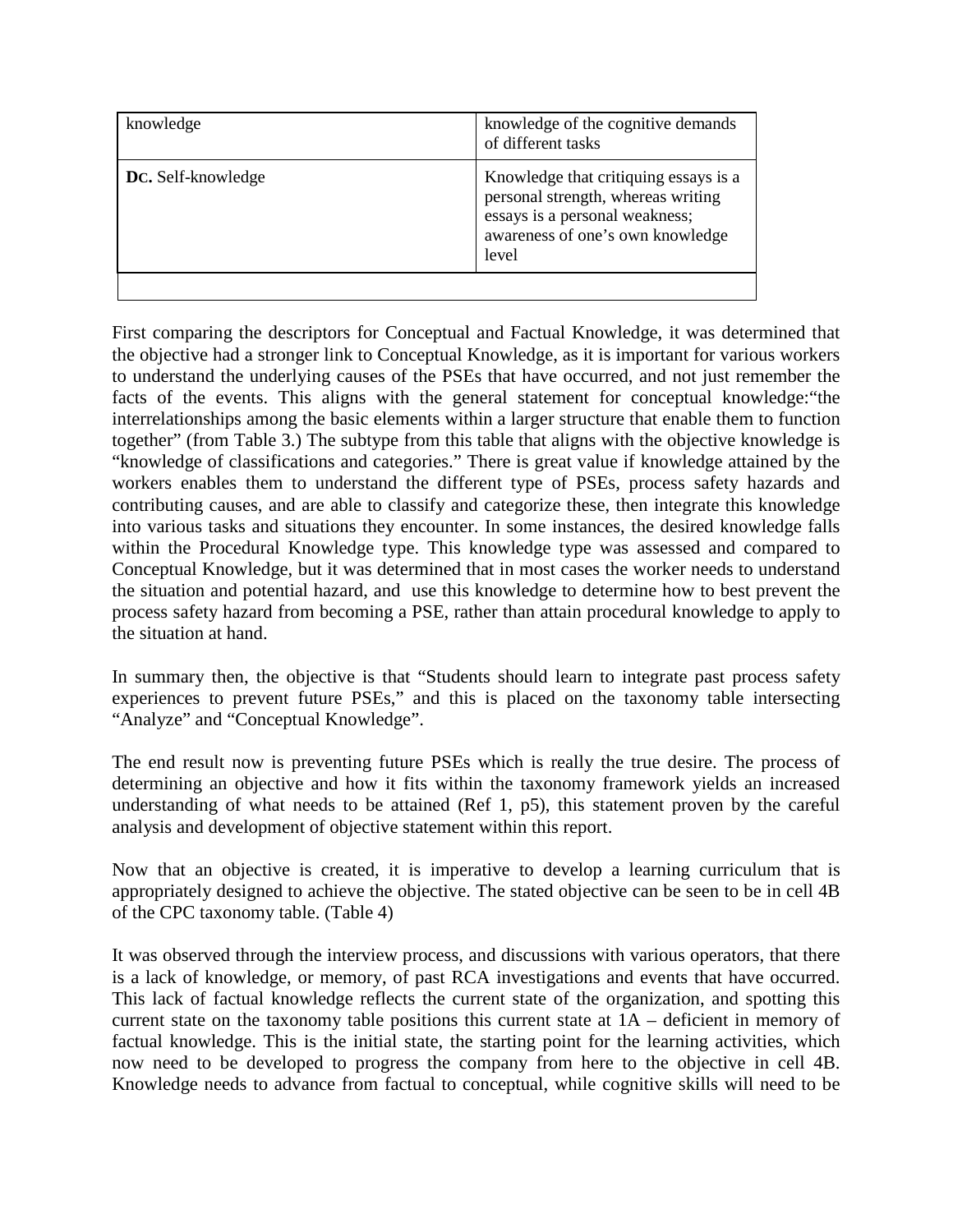developed to remember, followed by understand, then apply and finally allow the student to analyze conceptual knowledge.

|                  | The          |                    |               |                  |          |        |
|------------------|--------------|--------------------|---------------|------------------|----------|--------|
|                  | Cognitive    |                    |               |                  |          |        |
|                  | Process      |                    |               |                  |          |        |
|                  | Dimension    |                    |               |                  |          |        |
| The              | 1.           | 2.                 | 3.            | $\overline{4}$ . | 5.       | 6.     |
| Knowledge        | Remember     | Understand         | Apply         | Analyze          | Evaluate | Create |
| Dimension        |              |                    |               |                  |          |        |
|                  |              |                    |               |                  |          |        |
| A.               | Activity 1:  | Activity 2:        | Activity 3:   |                  |          |        |
| Factual          | Intended to  | Intended to        | Intended to   |                  |          |        |
| Knowledge        | help         | help students      | help students |                  |          |        |
|                  | students     | understand         | implement     |                  |          |        |
|                  | recognize    | how past           | their         |                  |          |        |
|                  | past PSEs    | PSEs specific      | understanding |                  |          |        |
|                  | and store in | to their job       | of            |                  |          |        |
|                  | long term    | function have      | contributing  |                  |          |        |
|                  | memory for   | developed          | factors.      |                  |          |        |
|                  | effective    |                    |               |                  |          |        |
|                  | retrieval    |                    |               |                  |          |        |
| <b>B.</b>        |              | Activity 4:        |               | Objective:       |          |        |
| Conceptual       |              | Intended to        |               | <b>Students</b>  |          |        |
| Knowledge        |              | help students      |               | should learn     |          |        |
|                  |              | understand         |               | to integrate     |          |        |
|                  |              | the                |               | past process     |          |        |
|                  |              | underlying         |               | safety           |          |        |
|                  |              | causes of          |               | learnings to     |          |        |
|                  |              | PSE <sub>s</sub> . |               | prevent future   |          |        |
|                  |              |                    |               | <b>PSEs</b>      |          |        |
| $\overline{C}$ . |              |                    |               |                  |          |        |
| Procedural       |              |                    |               |                  |          |        |
| Knowledge        |              |                    |               |                  |          |        |
| D.               |              |                    |               |                  |          |        |
| Meta-            |              |                    |               |                  |          |        |
| Cognitive        |              |                    |               |                  |          |        |
| Knowledge        |              |                    |               |                  |          |        |

Table 4 CPC Learning Activities Within the Taxonomy Table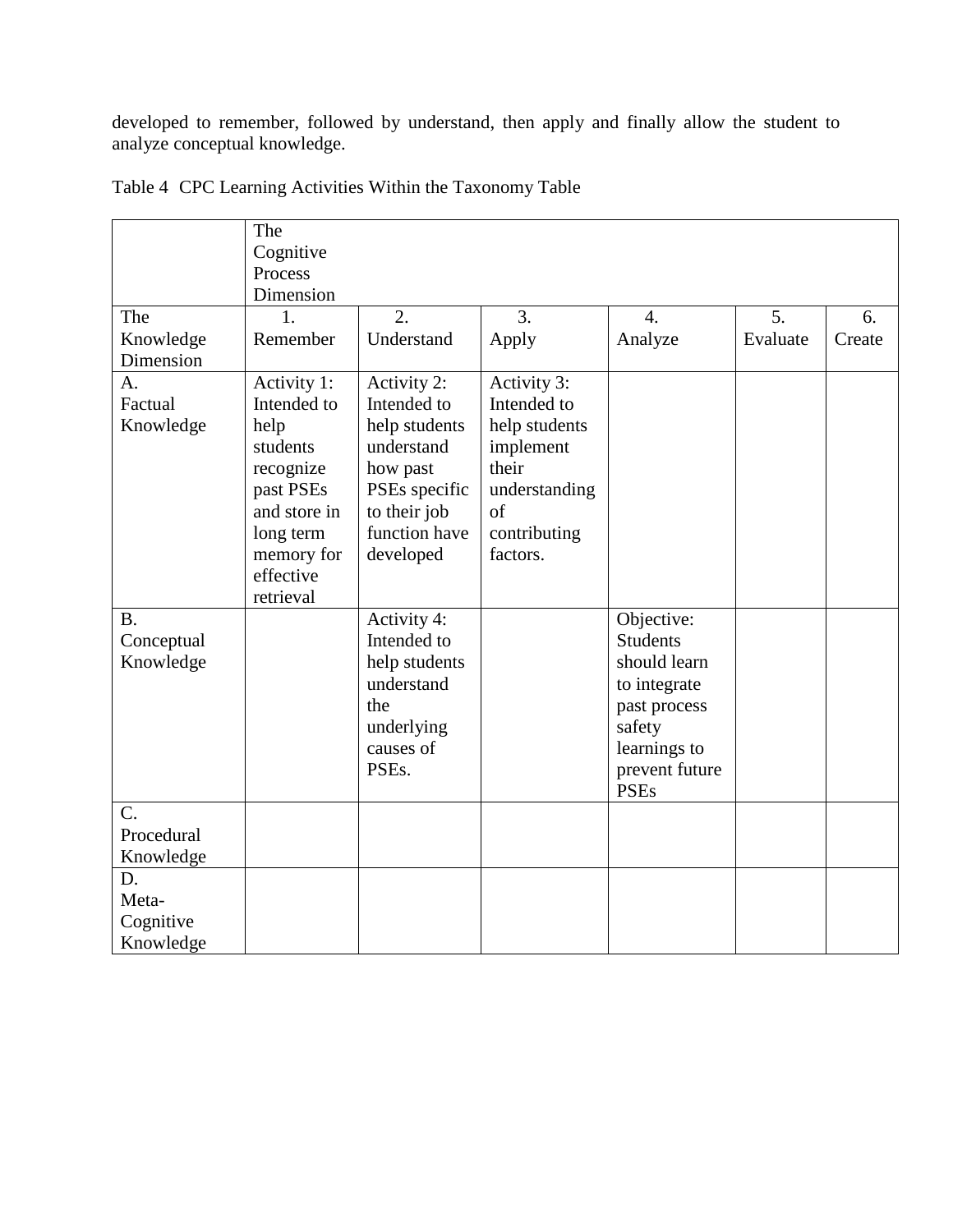### *3.8 Learning Activities*

Learning activities need to be successful to attain the objective. They need to be designed to enhance memory retention, but the success of learning activities is also strongly linked to how effectively the affective domain is tapped into. The affective domain is known to consist of attitude and motivation. According to Edwards and Porter, cited in Miller (Ref 13, p1), "a student's attitude toward a given course or subject area can be a contributing factor to his achievement in it." The ensuing learning activities are designed to grow attitude in the student, increasing the motivation to want to learn and subsequently increase memory retention. Miller, citing Simonson and Maushak (Ref 13, p6) highlights six guidelines that support increasing attitude through instruction. These are quoted here, with comments specific to how these apply to the learning activities developed for CPC, in parentheses:

- "Make the instruction realistic, relevant, and technically stimulating." (Have learning activities comprised of real scenarios, graphically stimulating, relevant to their job, intended to pique interest)
- "Present new information." (Even though utilizing past PSEs, these are new to most. Present the information in a non-typical manner that catches the students attention)
- "Present persuasive messages in a credible manner." (Showing the impact of what has or can really happen to them, in a short, to the point persuasive manner)
- "Elicit purposeful emotional involvement." (Stressing what bad things can really happen to them, appealing to the student's sense of emotion, and what can be done to prevent it)
- "Involve the learner in planning, production or delivery of the message." (The interview process was used to query what was felt the effectiveness of Larkin's overview drawings would be – all queried felt they would be very effective. These drawings are being further enhanced to target the affective domain. Workers that were personally involved in past PSEs were enlisted to ensure the portrayal is accurate and meaningful to others)
- "Provide post-instruction discussion or critique opportunities." (This will be done postlearning activities as part of review and adjust process)

The students should have an inherent motivation to learn as much as possible about past PSEs, because of the personal significance these events can have on them. Still, the affective domain needs to be intentionally targeted with the learning curriculum.

Activity 1 - The first learning activity needs to address the initial concern, that past RCA investigations seem to be unknown to the workforce and, if known at the leadership level, are only retained in memory for a short time unless personally involved at the time of the event. This activity should draw on the knowledge gained from research of effective communication, memory retention and best practices within the industry. The aim at cell 1A is to remember factual knowledge – in this case it can be stated that that the intent is to recognize past PSEs and store in long-term memory for effective retrieval. According to Anderson, (from Table 2), recognizing involves being able to pull relevant information from long-term memory to compare it with current information. Industry best practices highlight the importance of reviewing past PSEs, keeping the memory of these alive and sharing with new employees. Larkin suggests a one page overview drawing that summarizes an incident (Diagram 1.) This is good in that it is organized in chunks, is written simplistically, and utilizes both verbal and visual memories in a manner that forces information presented to pass through the working memory, creating more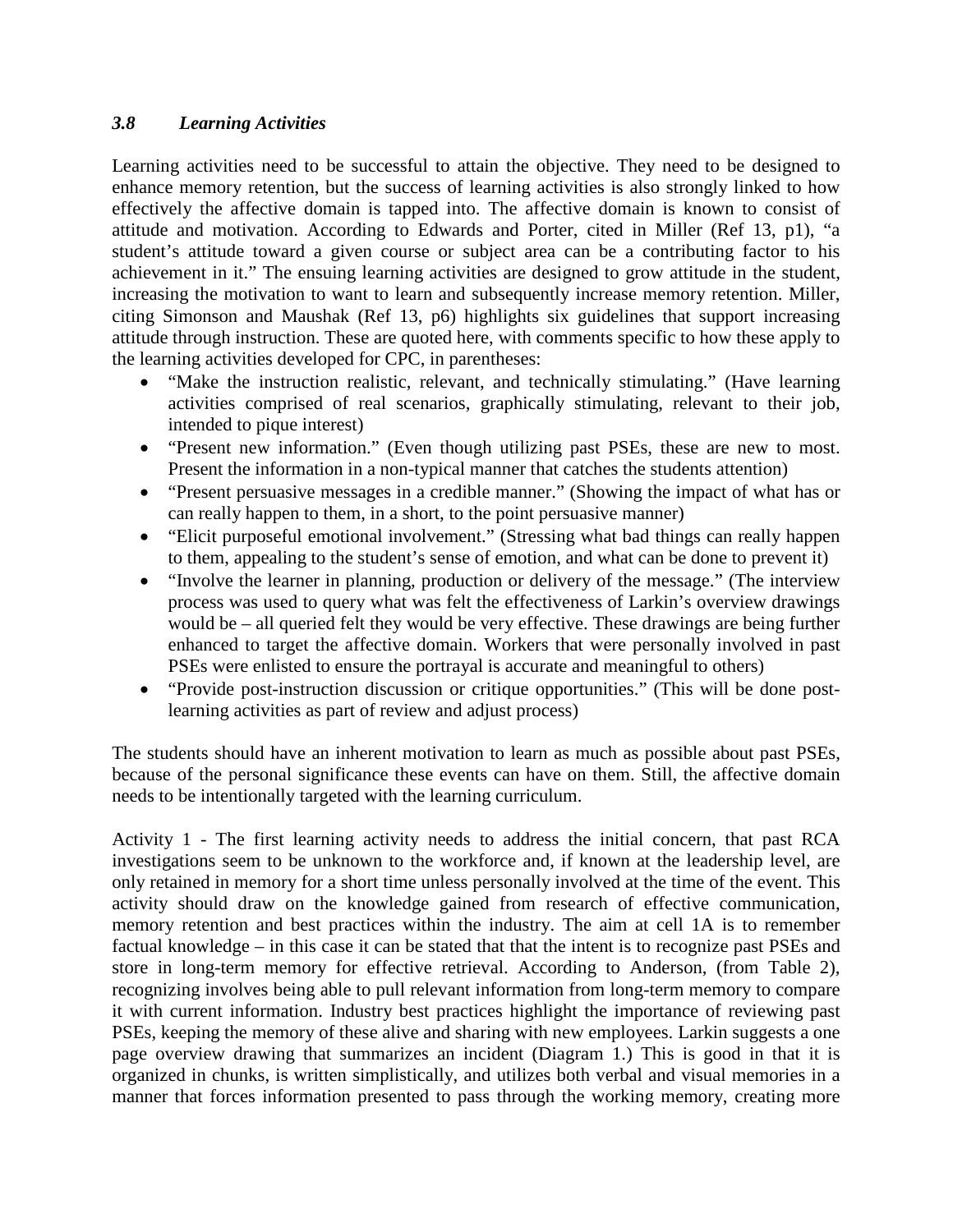triggers to allow for recall at a later date when needed. It focuses attention on to the specifics of the incident in a manner that creates an original awareness, and should help to elucidate the hazards associated with the event.

Now, specifically targeting the affective domain can even further enhance memory retention. It is desired to motivate the student, to appeal to his attitude and therefore develop an inherent 'want' to learn the lessons that are available to be learned from the past PSEs. To achieve this, an education company specializing in e-learning was enlisted, to reach out to the affective domain of students. Diagram 3 and Diagram 4 are simplified portrayals of past PSEs at CPC. The threedimensional enhancement and inclusion of speculating: "What else could have happened?" should appeal to the affective domain. Then, as the affective domain becomes more engaged, the cognitive domain improves the memory retention.

Drawings such as these are now to be developed for many past process safety events. Various methods of delivery will be utilized to improve usage and retention. Review at Health, Safety and Environment (HSE) meetings, email messaging to mobile phones, as well as postings to HSE web page for increased accessibility of the workforce will all be utilized. The key is to bring back review of old incidents, in a manner that allows the memory to stick in the minds of the workers and to be able to be recalled for comparison to current information workers may be faced with (in working memory) as process safety hazards are encountered. In summary, Activity 1 teaches what has happened, in a manner set out to be remembered.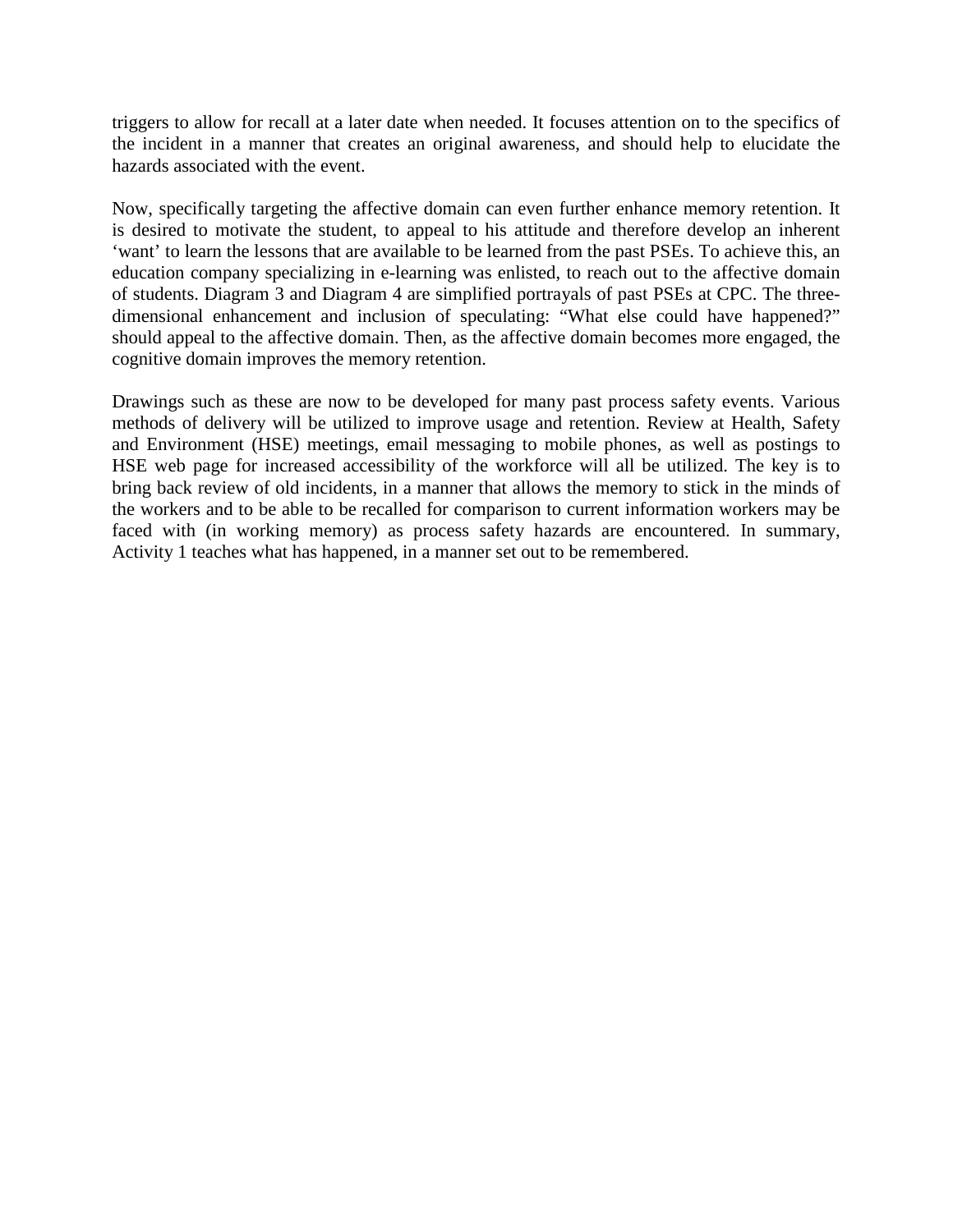

#### Diagram 3 - Tank Lid Incident - Final Overview Drawing

#### ! What Happened

#### Blanket gas valve closed:

- . Wasn't re-opened at end of initial job
- · Site personnel never became aware of closed valve

#### Maintenance practices did not detect:

- · Gummed up low level switch
- Corroded heater thermostat controls

#### Communication with trucking company did not address:

- Site alarms for low tank level
- . Hazards of loading from tank with heater

#### ? What Else Could Have Happened

Over time, the presence of oxygen led to a buildup of crud and blockage of the flare line. This could have led to:

- A similar explosion event under different operational conditions releasing large amounts of sour gas
- . Thief hatch relieving sour gas leading to personnel knocked down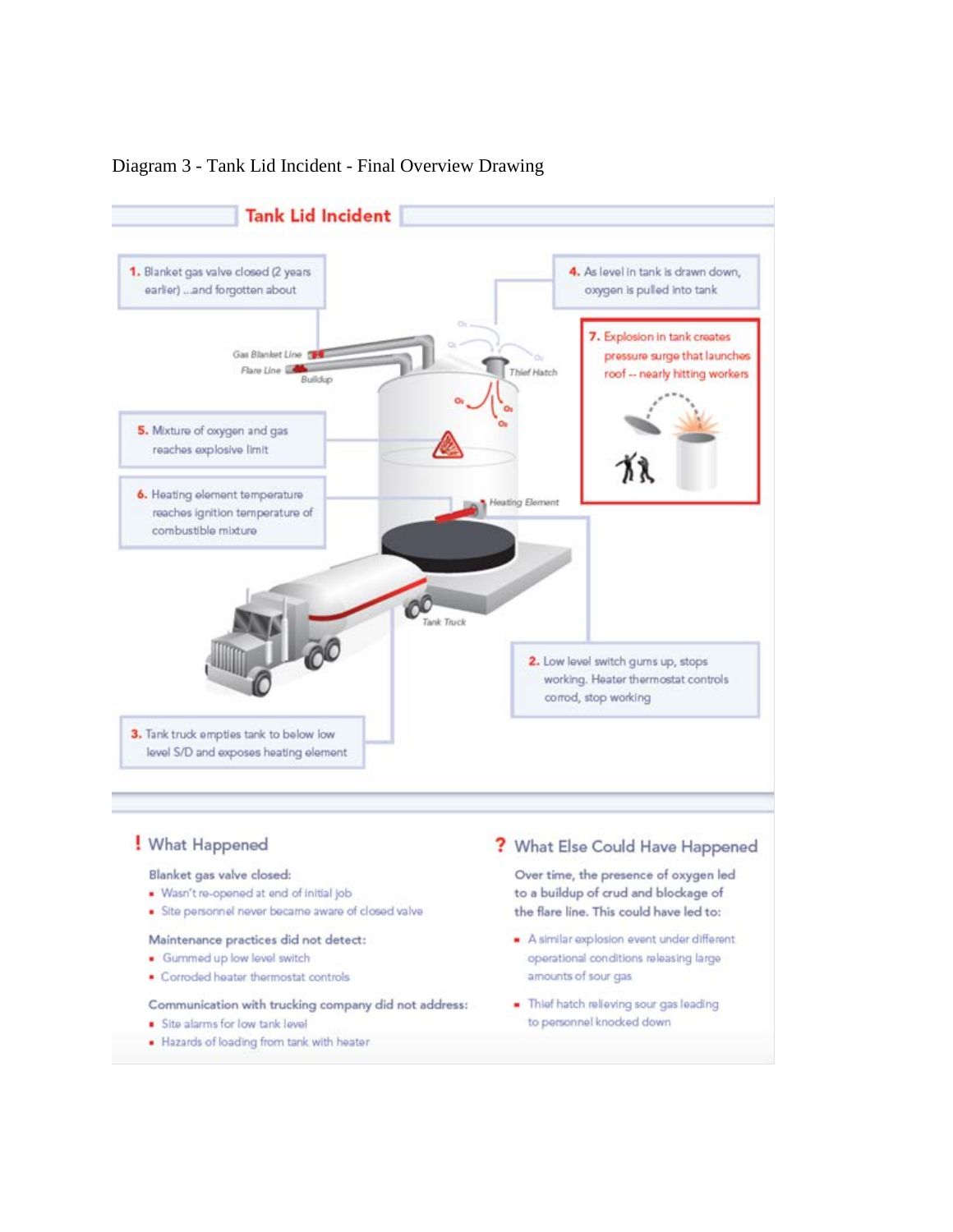

#### Diagram 4 - Gas Release During Welding Incident - Final Overview Drawing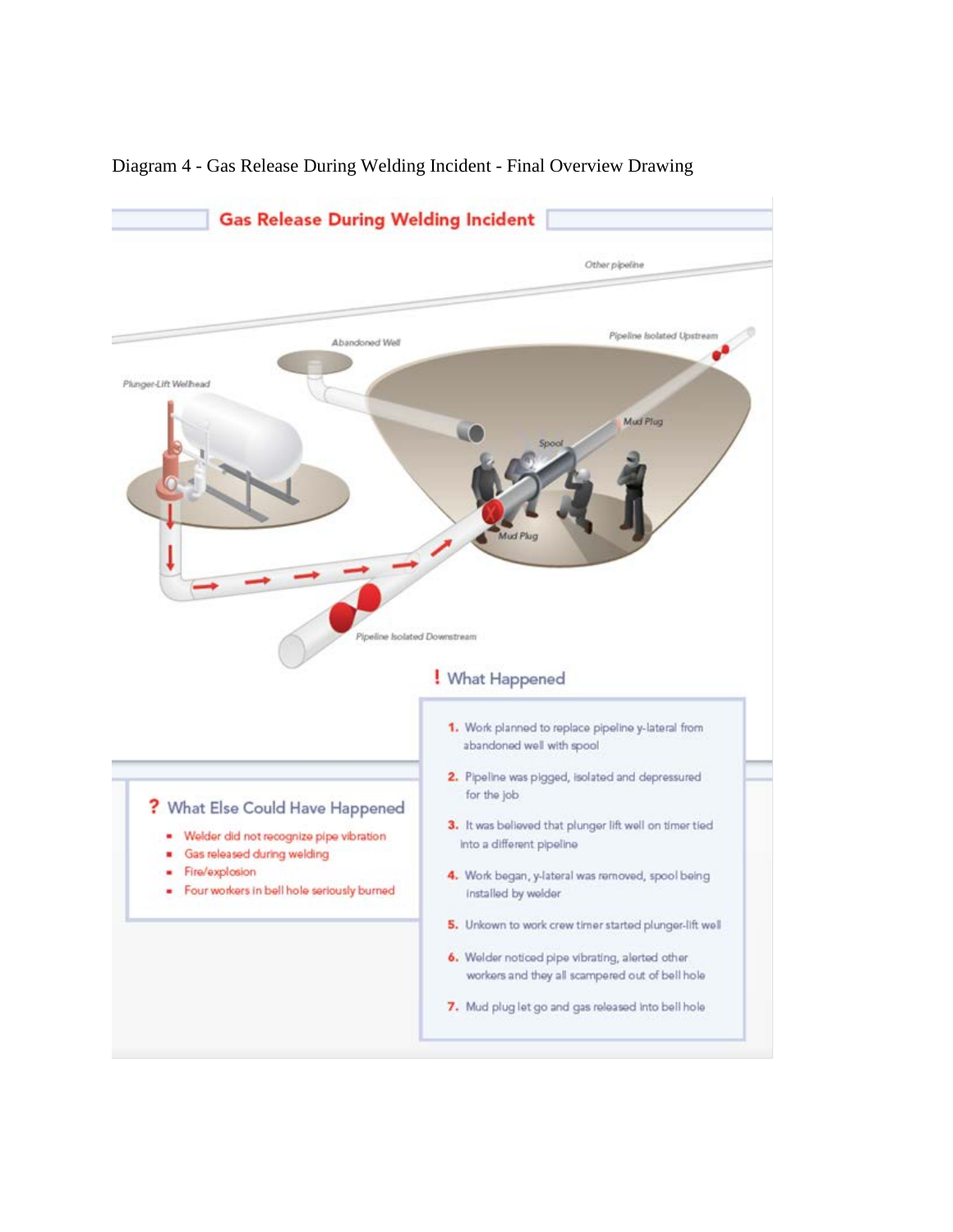Activity 2 – Activity 1 is the starting point to get the facts into long term memory for future retrieval when needed. The cognitive ability gained from Activity 1itself is not sufficient to drive significant improvement in reducing recurring PSEs. To advance knowledge towards the objective, "Students should learn to integrate past process safety learnings to prevent future PSEs", requires the memory to advance from remembering information to having the ability to make sense of this information to solve new problems. The learning needs to advance to meaningful learning, where the knowledge gained is used to solve problems. (Ref 1, p64) This learning activity falls within cell 2A, understanding factual knowledge. It is intended to help students understand how past PSEs, specific to their job function, have developed. It has been shown that students often solve problems by comparing a present situation to a past situation, and applying the solution of the past to the current state. (Ref 1, p65) Activity 2 drives towards this, by integrating the overview drawings into various processes within CPC. Some examples of how this may be accomplished are now described.

The Construction Inspector group has an on-boarding process for new inspectors, where all new inspectors go through an in-house training program. Through discussions with the supervisor for this group they are planning on utilizing the overview drawings that are applicable to their work within this on-boarding process. In this way, the past PSE is reviewed, and discussion regarding the contributing factors and prevention methods should allow the student to understand the factual knowledge of the event. Diagram 4 is an example that can be implemented. The Inspector will then be well-aware of a PSE that has occurred in the past, and, in the event he is working on a pipeline abandonment project, he can apply the solution of the past to the current state. Also the Abandonment and Operations groups can create a link to this drawing within their Management of Change process, ensuring this PSE is reviewed prior to similar work being done.

Another method of integrating the overview drawings into a process is to link an overview drawing specific to a maintenance activity into an electronic maintenance generation system. Then, when the personnel responsible for the work are preparing for the job, they will review the PSE that has occurred in the past under similar circumstances, talk through the hazards, and determine what they may need to do to prevent a similar event from occurring.

One other example would be to link an overview drawing to a safe operating procedure, and in this way include review of a past PSE related to similar work as part of the procedure review.

Activity 2 should lead the students to understand factual knowledge as the PSEs are integrated into various processes. To summarize Activity 2, it teaches what to prevent.

In essence, Activities 1 and 2 utilize the same tool, the overview drawings, but Activity 2 implements them within a process. Activity 1 is introducing the students to the various PSEs through the summary drawing reports, while Activity 2 involves a deeper understanding as the students are now developing classifications and understanding the different contributing causes.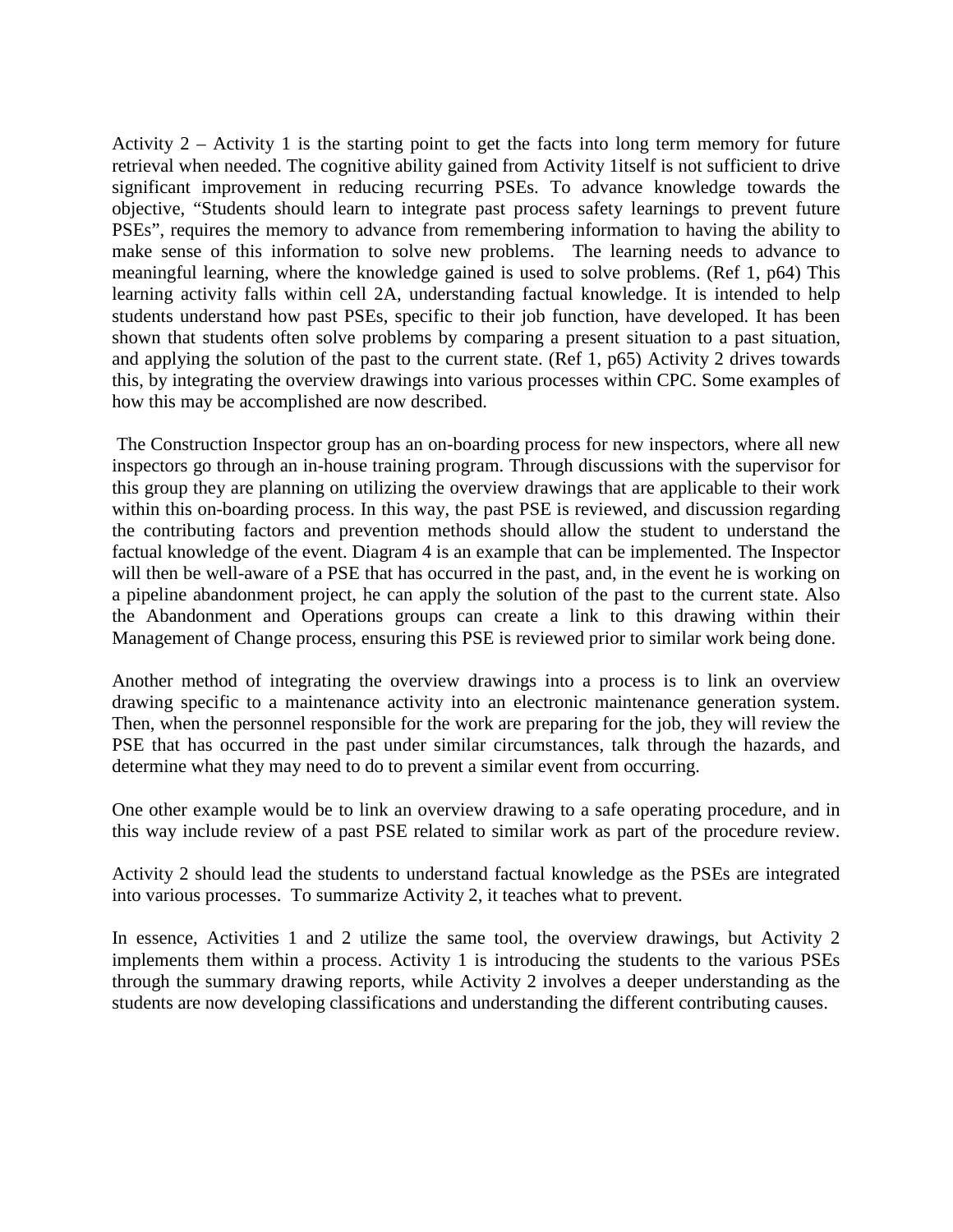These activities build on the three important methods that enhance learning, and were referenced in section 3.6. (Ref 5, p11)

1. Learning is improved when existing knowledge is built upon to create new concepts. (The activities 1 and 2 are building on the workers existing knowledge of the process.)

2. Learning is improved when the learning topic has a direct personal meaning to them. (The activities 1 and 2 show the workers how past events have impacted others just like them, in situations they have or will encounter. They have appealed to the affective domain.)

3. Learning is improved when students are forced to use existing knowledge to learn from failures and attempt to predict outcomes. (The activities 1 and 2 build on prior knowledge and past failures, speculating forces the workers to predict outcomes.)

Activity 3 – This activity should now lead to applying the factual knowledge gained. It involves helping the students understand that they have the tools available to prevent PSEs, and implement their understanding of the contributing factors as part of this prevention. A summary course outlining the learnings from a study of the company and industry PSEs, as well as information gathered from the interviews is to be developed. This will focus on the top process safety hazards that have contributed to PSEs at CPC and the key prevention techniques available to the workforce.

The course will be built around the following information:

A. Top process safety hazards that have contributed to CPC PSEs (in no particular order) and lessons learned:

- 1. Pipeline Strikes.
- 2. Liquids that can freeze and expand in your pressure equipment.
- 3. Atmospheric tanks and overpressure events.
- 4. Pressure Relief Valve and blowdown piping subject to reactionary forces at relief.
- 5. Pressured fittings and attachments.
- 6. Preparation of equipment for maintenance.
- 7. Operation of Pig traps.
- 8. Plunger lifts.
- 9. Hydrates.
- 10. Water Hammer.
- B. Key prevention techniques
- 1. Procedures.
- 2. Hazard Recognition.
- 3. Management of Change and Pre-Startup Safety Review
- 4. Personal Safety Involvement.
- 5. Learning from the past.
- 6. Sense of vulnerability.

Activity 3 will also utilize the key learnings to promote memory retention, including the concept of chunking, writing to a lower grade level, using both verbal and visual memory cues, etc. The training will be designed to appeal to the affective domain and to enhance memory capture. In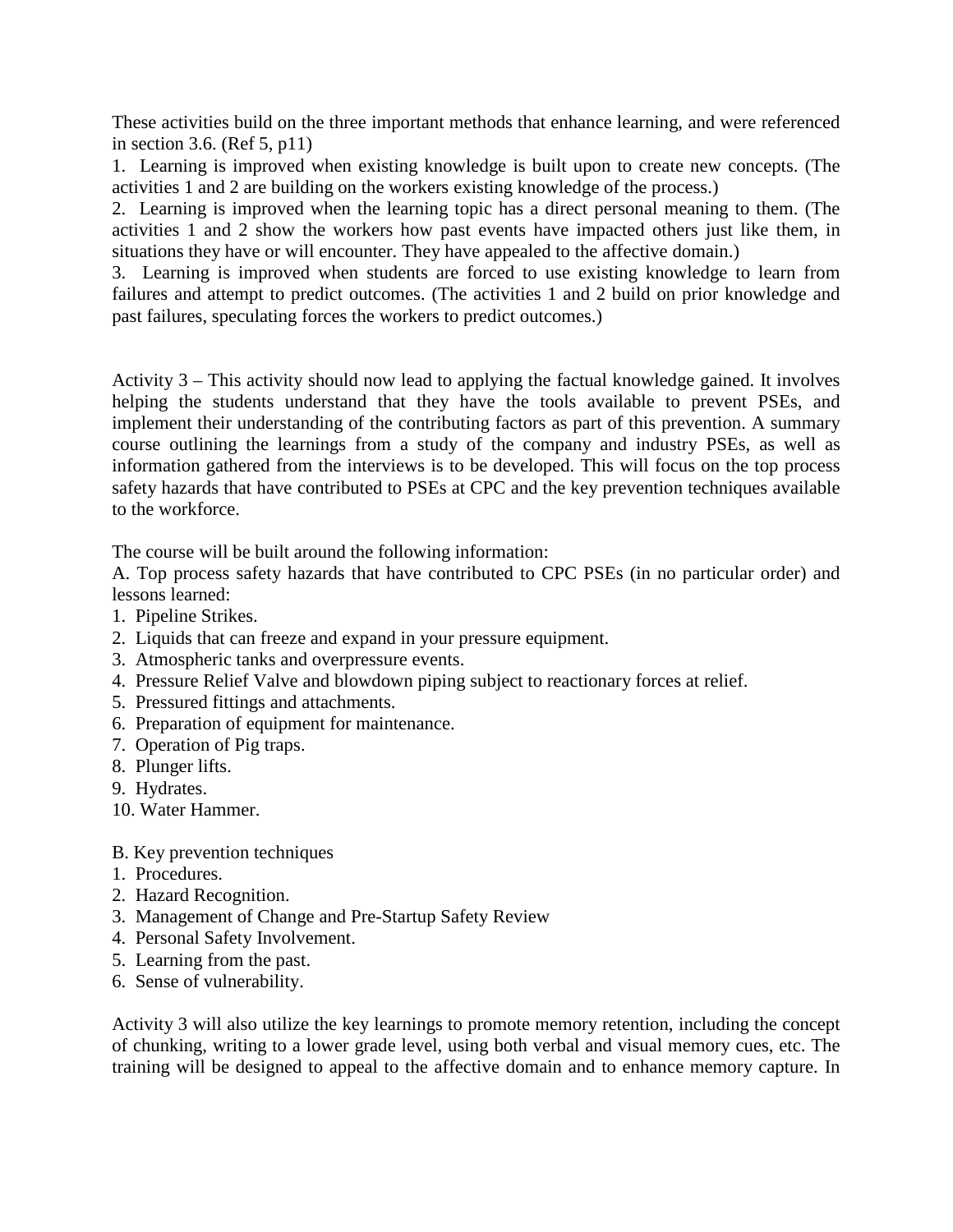summary, Activity 3 teaches ways to prevent PSEs. Activity 3 also begins to transcend the student's knowledge from factual towards conceptual.

Activity 4 – The previous three activities have been dealing primarily with factual knowledge. The intent of activity 4 is to develop an understanding of conceptual knowledge, or how to think about the operation in a manner that avoids the initiation of the contributing factors in the first place. To best learn from past process safety learnings and prevent the recurrence of PSEs, a solid understanding of process safety and a culture that strives to manage the hazards is paramount. Activity 4 is designed to help the students understand what process safety is, the underlying causes that contribute to PSEs, and what each worker needs to do to help prevent incidents. Gaining an understanding of conceptual knowledge, and learning how to apply this wisdom is the aim of this activity. A process safety awareness course, strategically designed to utilize the knowledge gained regarding effective communication and memory retention will achieve this.

This activity touches on many cells within the taxonomy table, but lies primarily in cell 2B understand conceptual knowledge. However, it should also have a means of applying conceptual knowledge. Activity 4 teaches how to avoid. This activity will be developed with assistance from a training company that can help to integrate all the knowledge gained throughout this study.

When the learning activities are added to the taxonomy table, it can be seen that there are no empty rows or columns as the process advances from initial state to the objective. This is good, as an entire row or column that is vacant may indicate an alert and other learning activities may need to be added. (Ref 1, p7)

As these four learning activities are completed it should lead to attainment of the objective, which falls in cell 4B for analyze conceptual knowledge. The objective was "Students should learn to integrate past process safety learnings to prevent future PSEs".

As the taxonomy table was utilized to analyze the learning activities, it can be seen that the objective cannot be met with the development or utilization of only one tool, but will require several tools. This is in the form of a learning curriculum made up of different learning activities, that each helps to increase knowledge and cognitive processes to the point where the objective can be attained.

## **X Conclusion**

Not adequately learning from lessons of past process safety events has proven to be a critical issue that hampers organizations within the energy industry. This has led to recurring process safety events that often arise from very similar contributing causes. These contributing causes are typically not new to investigators but rather a regurgitation of what was previously learned through past events.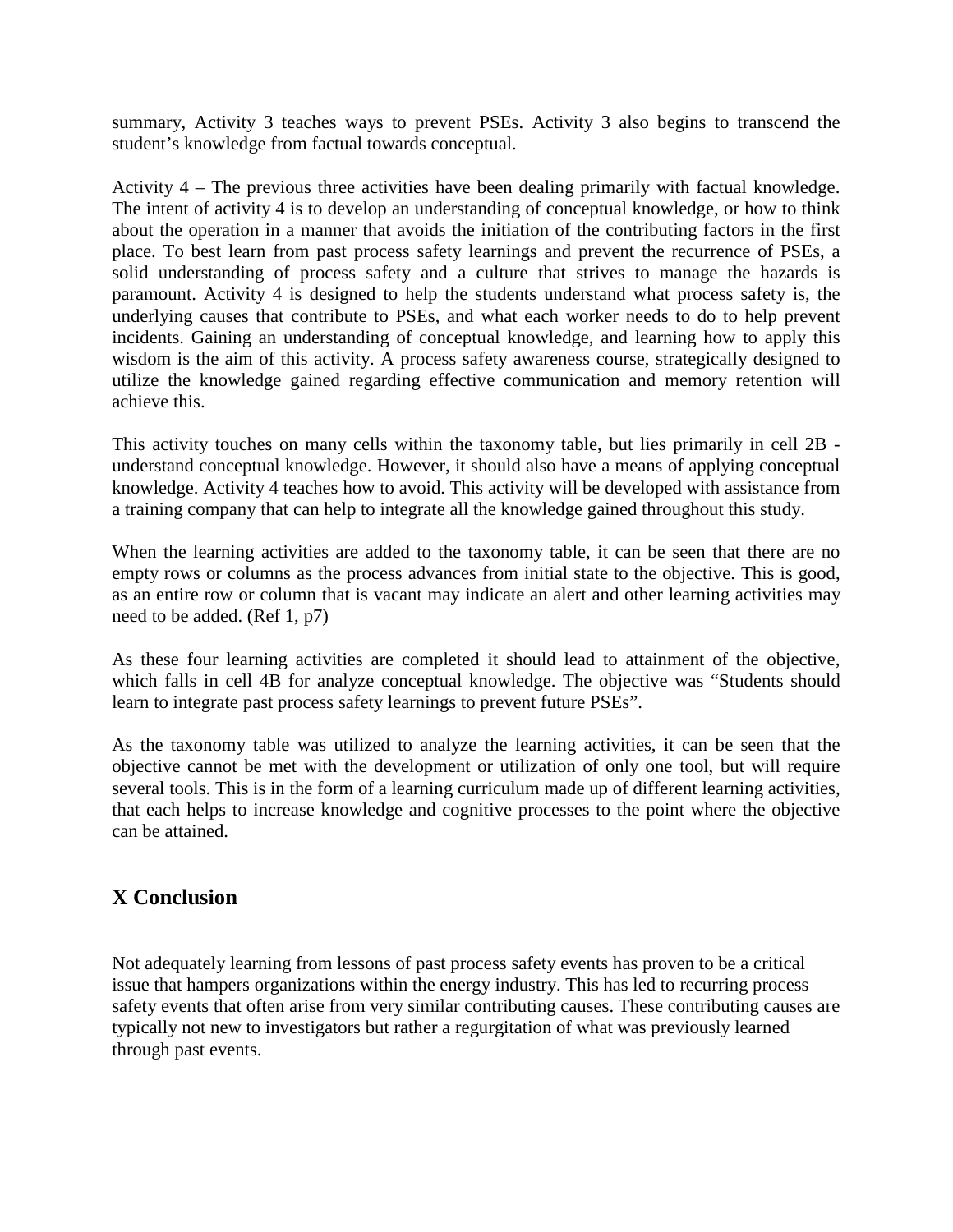Best practices to improve memory of process safety learnings are available, and yet the problem still exists. The question is therefore asked: "Is something missing within these suggestions for improving memory within industry, and within CPC?"

It was determined the problem is not that we don't know what causes these accidents, but instead that the lessons learned are not taught in an effective manner that allows the memory to be retained within the organization. Lessons learned need to be taught in a way that intentionally targets memory retention. To achieve this, knowledge of how memory works needs to be combined with effective, proven communication techniques. This then should be applied in concert with proven learning methods to achieve a learning that sticks in memories of the workforce. The members of the field of education are experts in learning methods, and one tool that has proven as an effective aid is the taxonomy table. This and the methodology behind it were used to construct learning activities that built on the knowledge gained from the research of the following:

- Industry PSEs.
- CPC PSEs.
- Industry best practices regarding process safety lessons learned.
- Memory development and retention.
- Effective safety communication.

The primary learning activities developed through this process were:

1. A one page overview drawings of past process safety events.

2. Process safety awareness training, developed through the combined learnings of past events from industry and CPC.

It is imperative that these learning activities are constructed to develop both the affective and cognitive domains. Specifically, they need to target memory retention, using the knowledge gathered from research of memory and effective communication. Then, an organization must build these learning methods into processes that allow the memories to remain fresh throughout the future and effectively taught to new workers. With time, an organizational culture will be developed that is more aware of process safety and vigilant to what can be done to avert process safety events.

## **X+1. References (examples given to show format)**

1. Anderson, L., Krathwohl, D., Airasian, P., Cruikshank, K., Mayer, R., Pintrich, P., Raths, J. and Wittrock, M. (2001) A Taxonomy for Learning, Teaching, and Assessing, a Revision of Bloom's Taxonomy of Educational Objectives, Abridged Edition, New York: Addison Wesley Longman Inc.

2. Brink, Julie (2010) Improve E-Learning with Chunks and Bits, trainingmag.com. Available from http://trainingmag.com/article/improve-e-learning-chunks-and-bits (Accessed 29 May 2012)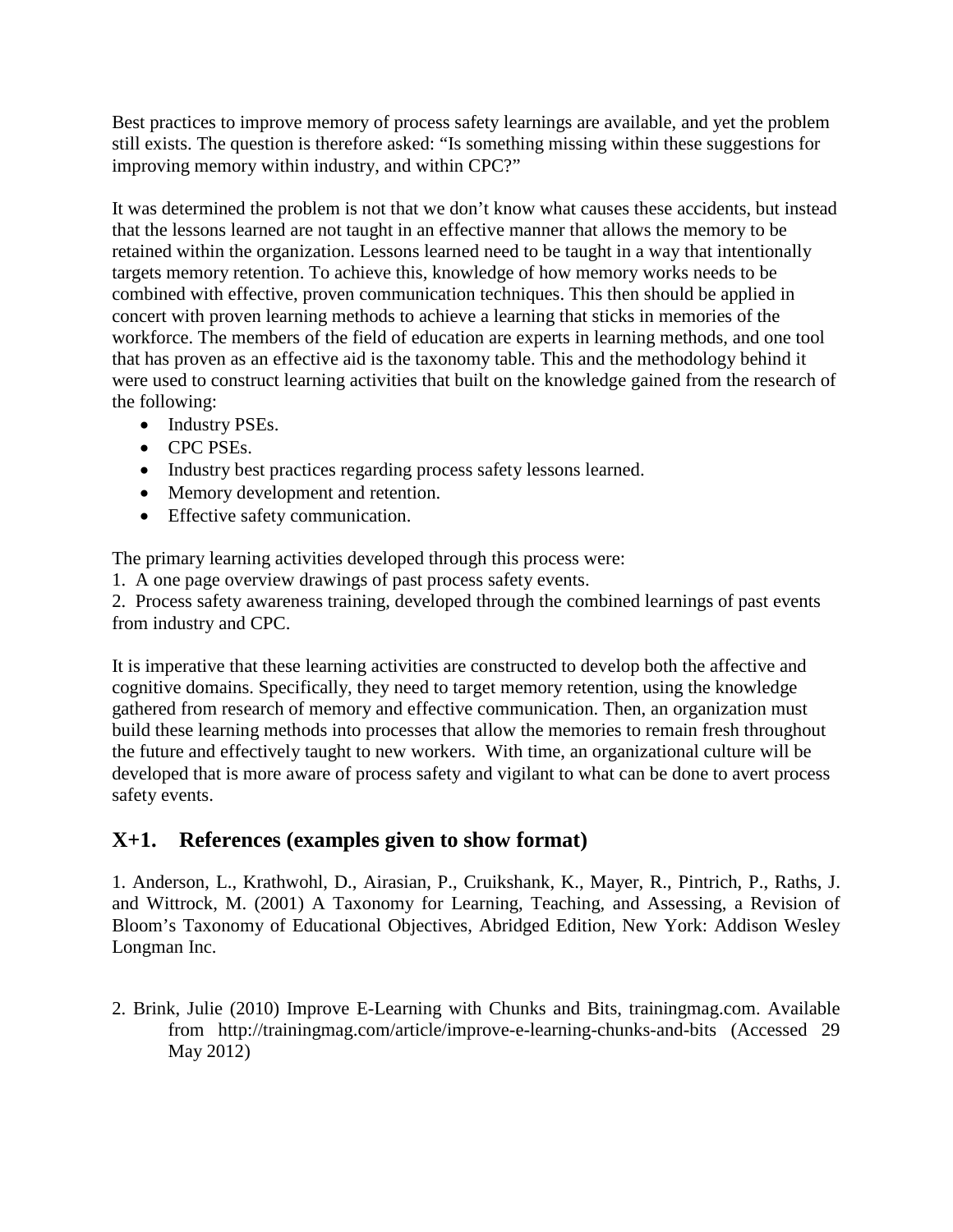- 3. Center for Chemical Process Safety (2012) Recognizing Catastrophic Incident Warning Signs in the Process Industries, New Jersey, John Wiley & Sons, Inc.
- 4. Cherry, Kendra. (2012) 'Explanations for Forgetting', About.com Psychology (weblog). Available from http://psychology.about.com/od/cognitivepsychology/tp/explanations-forforgetting.htm (Accessed 24 April 2012)
- 5. Cisco (2008) Multimodal Learning Through Media: What the Research Says (online). San Jose,CA:Cisco. Available from http://www.cisco.com/web/strategy/docs/education/Multimodal-Learning-Through-Media.pdf (Accessed 15 April 2012)
- 6. Gerstein, Marc and Ellsberg, Michael (2008) Flirting With Disaster, New York: Sterling Publishing Co., Inc
- 7. Hopkins, Andrew (2000) Lessons From Longford, Sydney, Australia: CCH Australia Limited
- 8. Kletz, Trevor (2003) Lessons From Disaster, How organisations have no memory and accidents recur, Rugby, Warwickshire, UK: Institution of Chemical Engineers
- 9. Larkin, Dr TJ and Larkin, Sandar (2012) Communicating Safety, The Silver Bullet, 2nd ed., Larkin Communication Consulting. Available from www.Larkin.Biz (Accessed May 3, 2012)
- 10. Larkin, Dr TJ and Larkin, Sandar (2007) You Know Safety But Admit It…..You Don't Know Communication, Larkin Communication Consulting. Available from www.Larkin.biz (Accessed May 3, 2012)
- 11. Lorayne, Harry and Lucas, Jerry (1974) The Memory Book, New York: Random House Publishing Group
- 12. Mannan, Dr., PE, CSP Sam, (2005). Lees' Loss Prevention in the Process Industries, Hazard Identification, Assessment and Control (Third Edition) Elsevier Inc.
- 13. Miller, M. (2005) Teaching and Learning in Affective Domain. In M.Orey (Ed.), Emerging perspectives on learning, teaching, and technology. Available from http://projects.coe.uga.edu/epltt/ (Accessed 27 July, 2012)